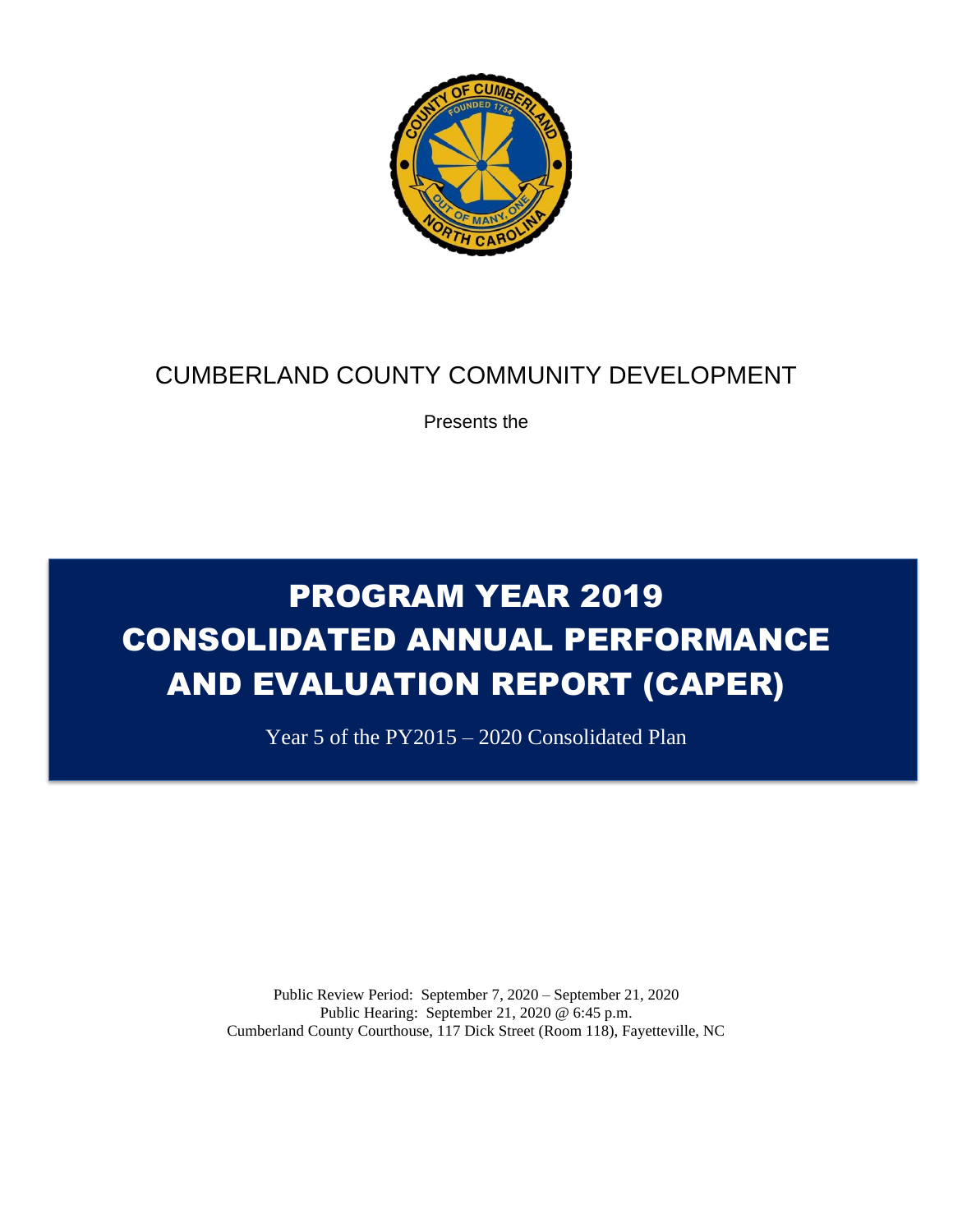## **TABLE OF CONTENTS**

#### **APPENDICES**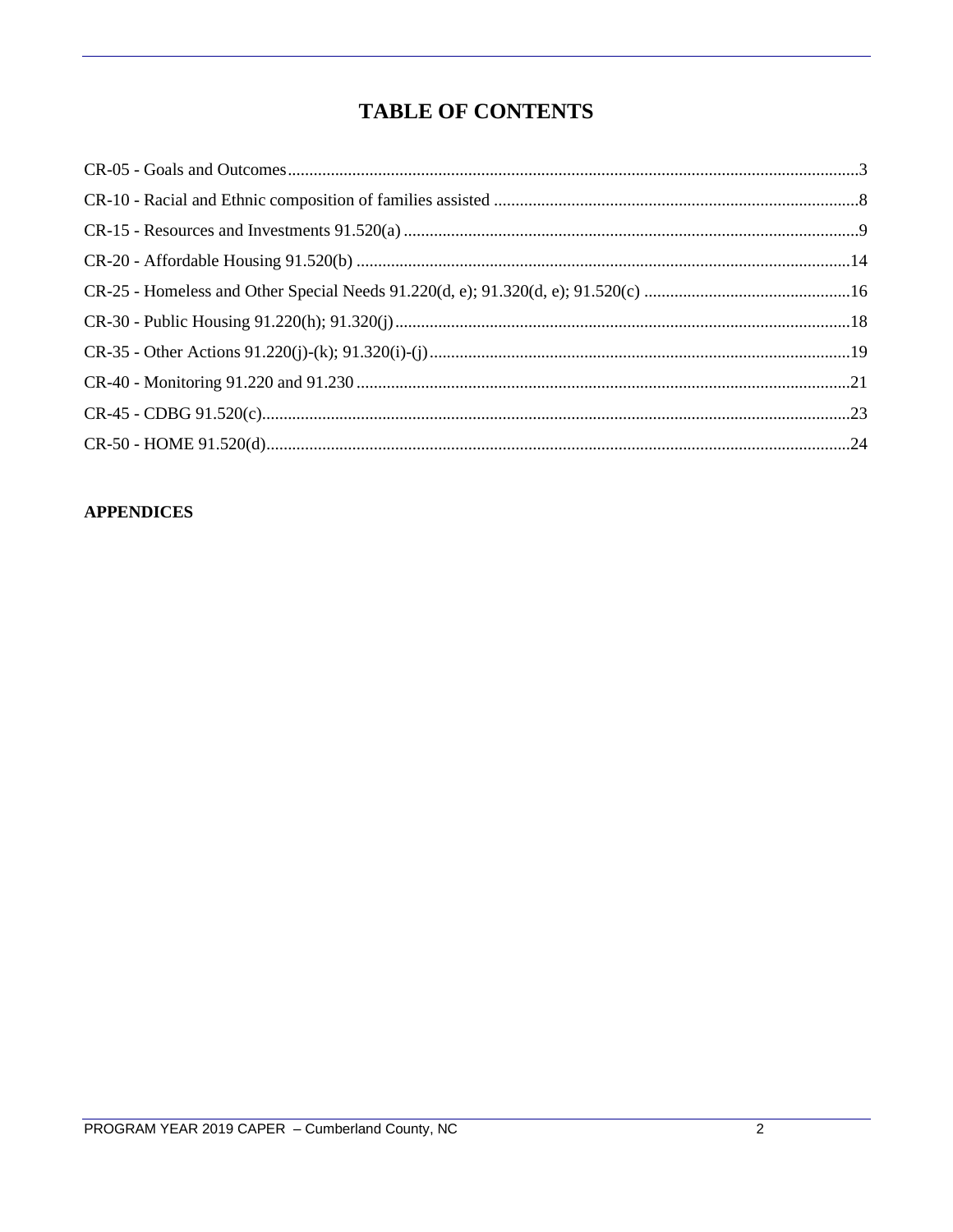## **CR-05 - GOALS AND OUTCOMES**

**Progress the jurisdiction has made in carrying out its strategic plan and its action plan. 91.520(a) This could be an overview that includes major initiatives and highlights that were proposed and executed throughout the program year.**

As an entitlement jurisdiction, Cumberland County receives the Community Development Block Grant (CDBG) and the Home Investment Partnership Program (HOME) funds annually. For Program Year (PY) 2019, the County received \$836,657 in CDBG funds and \$364,750 in HOME funds. At the end of each grant cycle, Cumberland County prepares a Consolidated Annual Performance and Evaluation Report (CAPER) to summarize the County's progress toward achieving the goals and objectives established in the approved PY 2015-2019 Consolidated Plan. This CAPER covers the period beginning July 1, 2019 through June 30, 2020 and is the fifth and final report year of the Consolidated Plan period. During PY 2019, the COVID-19 pandemic occurred and just like many other communities across the nation, our local community suffered economically. Additional funding made possible through the Coronavirus Aid, Relief, and Economic Security (CARES) Act was allocated to Cumberland County in the amount of \$509,194 and with an effective date of June 5, 2020. Cumberland County designated this funding to be used towards economic development and administration.

Cumberland County utilizes the entitlements to addresses the priorities identified in the Consolidated Plan. The main priorities identified in the Consolidated Plan include affordable housing, homeless services, and noncommunity development activities such as public services and public facilities. These activities are carried out within Cumberland County's geographic service area which includes the Towns of Eastover, Falcon, Godwin, Hope Mills, Linden, Spring Lake, Stedman, Wade and the unincorporated areas. Overall Cumberland County has:

- Improved the quality of the housing and maintained affordability for homeowners and renters.
- Increased the inventory of affordable housing units available in the community through new construction;
- Addressed the needs of the homeless by providing assistance through rapid re-housing, transitional housing, permanent supportive housing, and shelter services;
- Expanded access to public services to residents; and
- Expanded access to public facilities and infrastructure.

This program year also produced some challenges where several projects were delayed because of mandatory closures and/or changes in operations in response to the COVID-19 pandemic. Earlier in the grant cycle, Cumberland County had unexpectedly received over \$800,000 in program income which already had created a challenge in meeting the CDBG expenditure deadline for the grant cycle because program income must be expended prior to using grant funds. Although there were backup projects, these projects had to be rolled over into the next grant cycle because of the delays caused by the pandemic. Provided there are no further delays caused by circumstances beyond Cumberland County's control, Cumberland County can expect to meet its goals for the next grant cycle.

Overall, Cumberland County expended approximately \$1.8 million in federal, state, and local funds to provide affordable housing, improve access to public services and homeless services, improve public facilities for low to moderate income residents, and address needs related disaster related needs.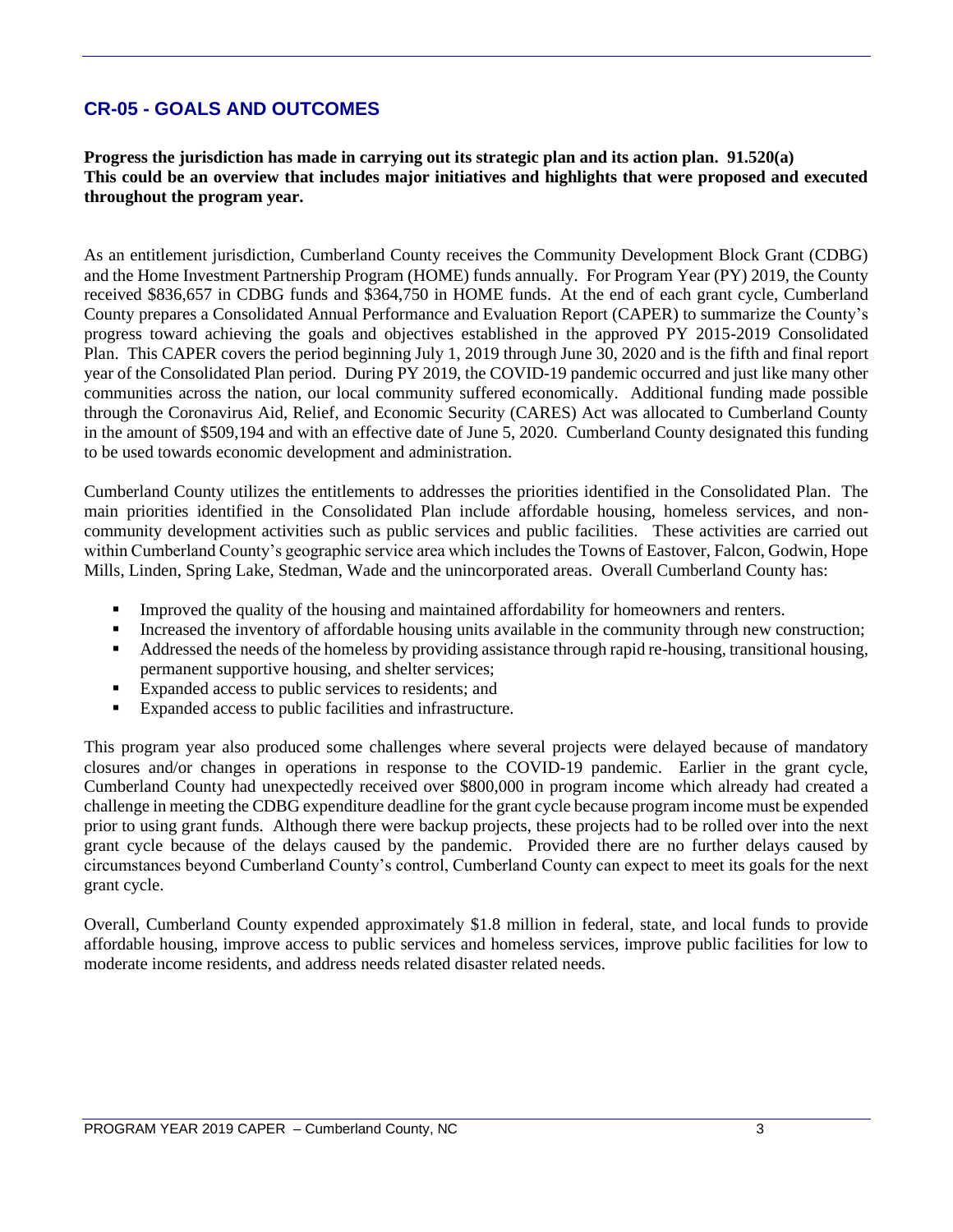**Comparison of the proposed versus actual outcomes for each outcome measure submitted with the consolidated plan and explain, if applicable, why progress was not made toward meeting goals and objectives. 91.520(g)**

Categories, priority levels, funding sources and amounts, outcomes/objectives, goal outcome indicators, units of measure, targets, actual outcomes/outputs, and percentage completed for each of the grantee's program year goals.

| Goal                                                          | Category                                | <b>Source / Amount</b>                                     | <b>Indicator</b>                                                                                     | <b>Unit of</b><br><b>Measure</b> | <b>Expected</b> | Actual-<br><b>Program</b> | <b>Percent</b><br><b>Complet</b> |
|---------------------------------------------------------------|-----------------------------------------|------------------------------------------------------------|------------------------------------------------------------------------------------------------------|----------------------------------|-----------------|---------------------------|----------------------------------|
|                                                               |                                         |                                                            |                                                                                                      |                                  | Program<br>Year | Year                      | e                                |
| <b>Essential Services and</b><br>Housing for the Homeless     | Homeless                                | General Fund: \$96,406                                     | Homelessness Prevention                                                                              | Households<br>Assisted           | 15              | 41                        | $>100\%$                         |
| <b>Essential Services and</b><br>Housing for the Homeless     | Homeless                                | Continuum of Care:<br>\$131,041                            | Housing for Homeless added                                                                           | Household<br><b>Housing Unit</b> |                 | 17                        | $>100\%$                         |
| Improve Access to Public<br>Services (Human Services)         | Non-Housing<br>Community<br>Development | CDBG: \$51,827                                             | Public service activities other<br>than Low/Moderate Income<br>Housing Benefit                       | Persons<br>Assisted              | 1000            | 3,038                     | $>100\%$                         |
| <b>Improve Access to Public</b><br>Services (Human Services)  | Non-Housing<br>Community<br>Development | CDBG: \$36,399                                             | Public service activities for<br>Low/Moderate Income<br>Housing Benefit                              | Households<br>Assisted           |                 | 17                        | $>100\%$                         |
| <b>Improve Public</b><br>Facilities/Develop<br>Infrastructure | Non-Housing<br>Community<br>Development | CDBG: \$97,175                                             | Public Facility or<br>Infrastructure Activities other<br>than Low/Moderate Income<br>Housing Benefit | Persons<br>Assisted              |                 | 24                        | $>100\%$                         |
| <b>Improve Public</b><br>Facilities/Develop<br>Infrastructure | Non-Housing<br>Community<br>Development | CDBG: \$63,668                                             | Public Facility or<br><b>Infrastructure Activities for</b><br>Low/Moderate Income<br>Housing Benefit | Households<br>Assisted           |                 | 26                        | $>100\%$                         |
| <b>Increase Affordable</b><br><b>Quality Housing</b>          | Affordable<br>Housing                   | HOME: \$219,043<br>General Funds: \$12,909                 | <b>Rental Units Constructed</b>                                                                      |                                  | $\overline{2}$  | $\overline{2}$            | 100%                             |
| <b>Increase Affordable</b><br><b>Quality Housing</b>          | Affordable<br>Housing                   | CDBG: \$93,367<br>HOME: \$94,487<br>General Funds: \$7,756 | <b>Homeowner Housing</b><br>Rehabilitated                                                            | Household<br><b>Housing Unit</b> | 23              | 9                         | $<$ 39%                          |

**Table 1 - Accomplishments – Program Year & Strategic Plan to Date**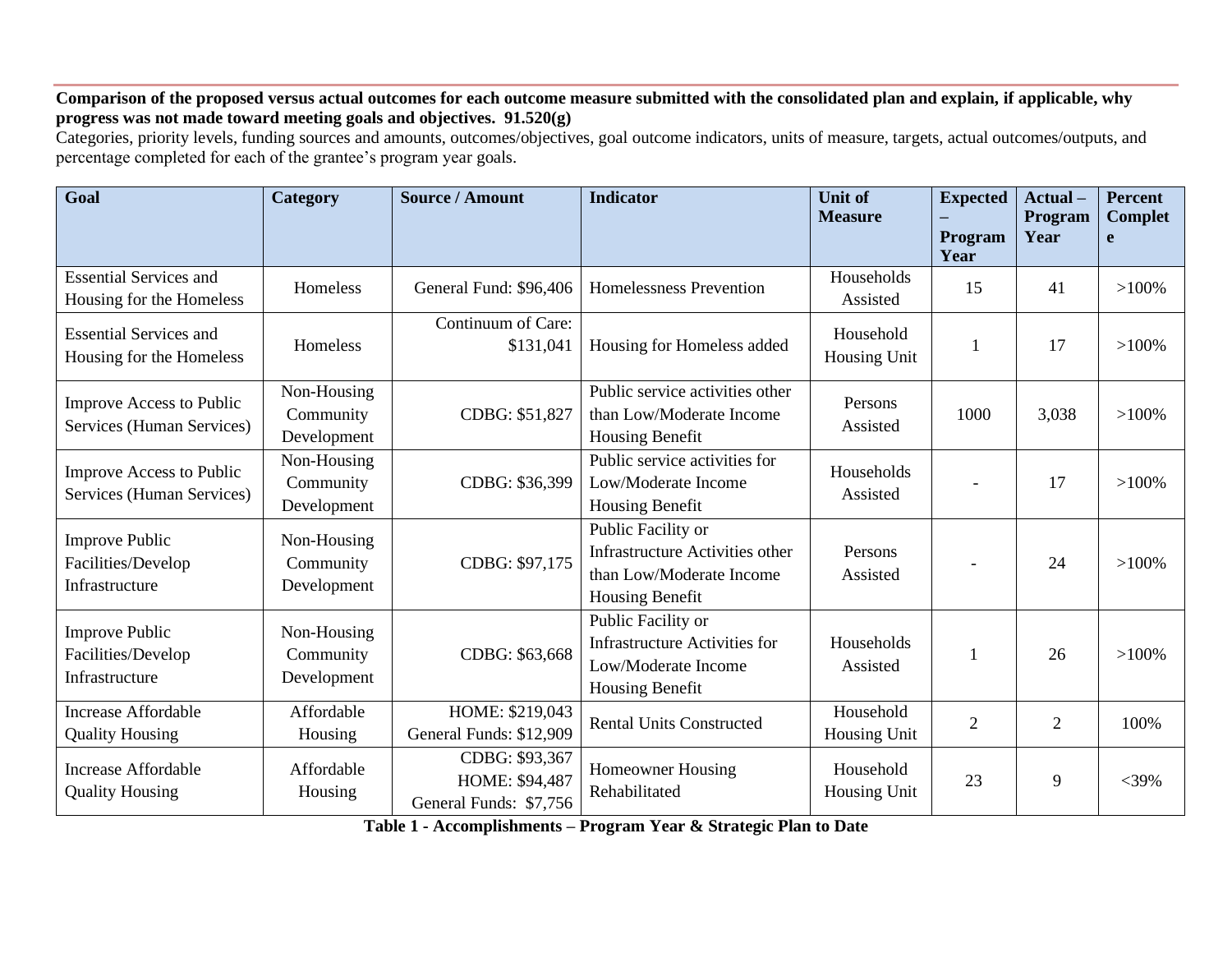#### **Assess how the jurisdiction's use of funds, particularly CDBG, addresses the priorities and specific objectives identified in the plan, giving special attention to the highest priority activities identified.**

#### Increasing Affordable Quality Housing

- Cumberland County expended \$93,367 in CDBG funds, \$94,487 in HOME funds, and \$7,756 in general funds (match) to provide housing rehabilitation assistance to 9 homeowners.
- HOME funds in the amount of \$219,043 and general funds (match) in the amount of \$12,909 were used to complete the construction of a two (2) duplex townhomes off of Chapel Hill Road in Spring Lake.

#### Essential Services and Housing for the Homeless

- Through partnership with nonprofit agencies and the City of Fayetteville, Cumberland County used local general funds in a total amount of \$96,406 to provide homeless prevention assistance to 41 families.
- **•** Through the Continuum of Care Program, Cumberland County expended \$131,041 to provide transitional and permanent housing and supportive services to homeless individuals and families. The funds were also used to hire a Continuum of Care Coordinator to assist the local Continuum of Care with strategic planning, assessments of needs, and monitoring of programs.

#### Improve Access to Public Services

• Cumberland County partnered with local nonprofit organizations to provide public services to 3,055 local residents. A total of \$88,226 in CDBG funds was expended of which \$36,399 was used to provide match toward Continuum of Care programs.

#### Improve Public Facilities/Develop Infrastructure

- CDBG funds in the amount of \$97,175 were used towards for the construction of a sanitary sewer line for along South Mitchley Street in Spring Lake.
- CDBG funds in the amount of \$63,668 were used to renovate facilities used to provide transitional housing for homeless persons.

Community Development did not receive applications from businesses for economic development except during the latter part of the program year through the additional funding allocated from the Coronavirus Aid, Relief, and Economic Security (CARES) Act. However, there were no expenditures to report during this period.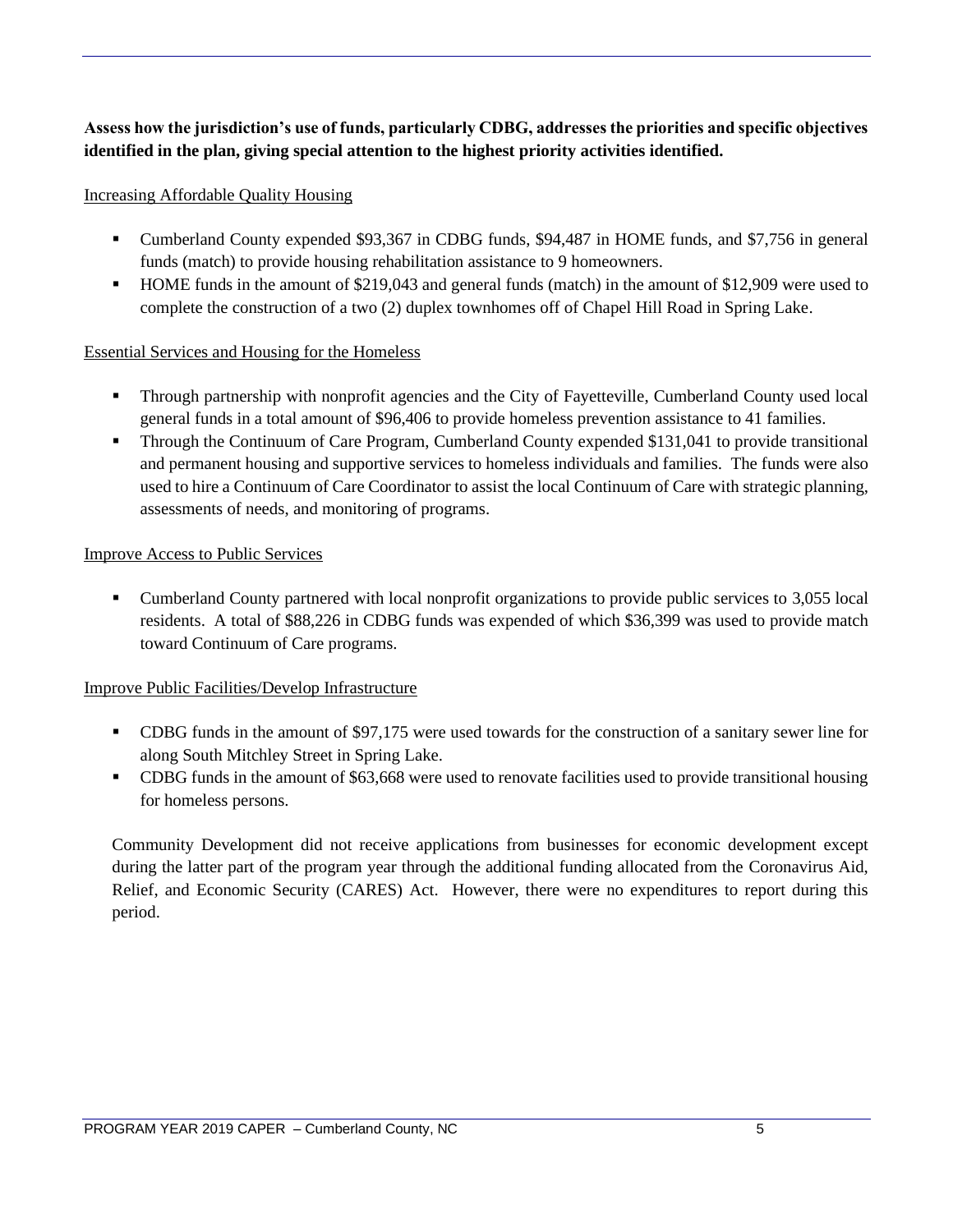CDBG Expenditures include:

- 1. Owner-occupied Housing Rehabilitation = \$93,367
- 2. Housing Project Delivery = \$250,268
- 3. Public Services = \$88,226
- 4. Public Facilities  $= $160,843$
- 5. General Administration = \$156,447

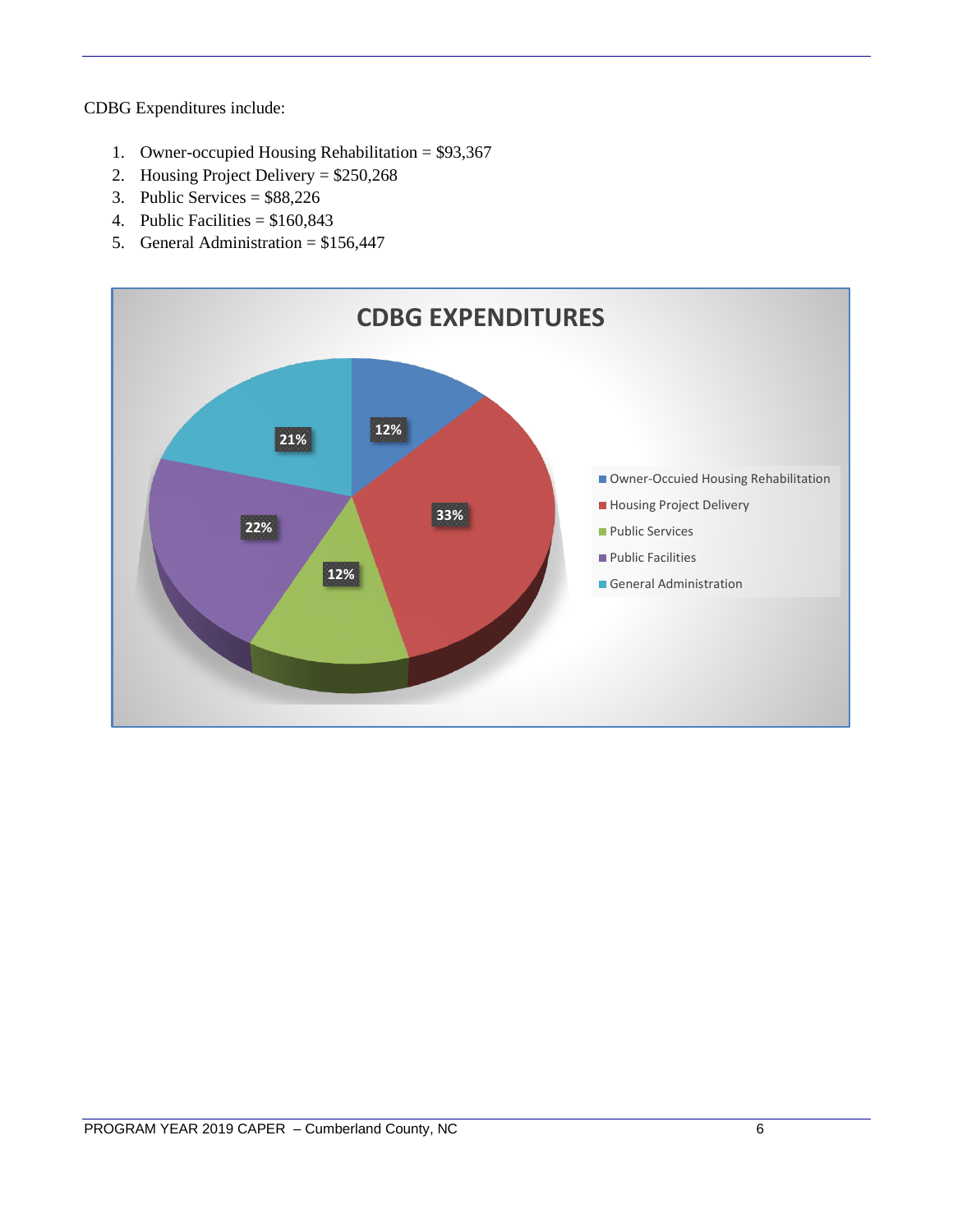HOME expenditures include:

- 1. CHDO (New Construction of a two units (townhomes) = \$219,043
- 2. Housing Rehabilitation =  $$94,487$
- 3. General Administration =  $$24,105$



\*Excludes match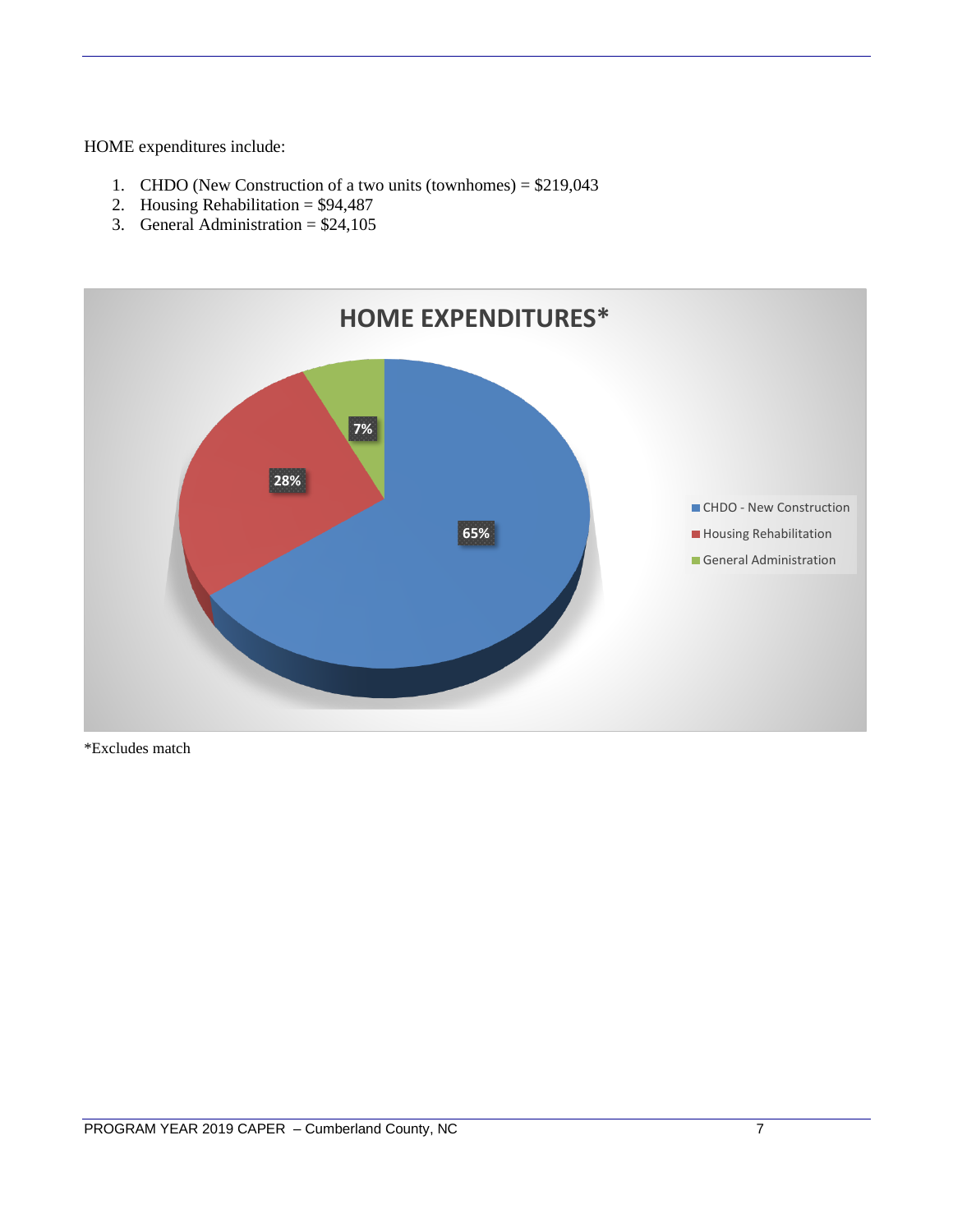## **CR-10 - RACIAL AND ETHNIC COMPOSITION OF FAMILIES ASSISTED**

**Describe the families assisted (including the racial and ethnic status of families assisted). 91.520(a)** 

|                                           | <b>CDBG</b> | <b>HOME</b> |
|-------------------------------------------|-------------|-------------|
| White                                     | 971         |             |
| <b>Black or African American</b>          | 1696        |             |
| Asian                                     | 57          | 0           |
| American Indian or American Native        | 79          | 0           |
| Native Hawaiian or Other Pacific Islander | 3           | 0           |
| Other / Multi-racial                      | 329         | 0           |
| <b>Total</b>                              | 3,135       | 4           |
| Hispanic                                  | 271         | 0           |
| Not Hispanic                              | 2,864       |             |

#### **Table 2 – Table of assistance to racial and ethnic populations by source of funds**

#### **Narrative**

The majority of the households receiving assistance through CDBG and HOME consisted of minorities. Hispanics were under-represented with only 9% of individuals receiving assistance. Other races that were under-represented included Asians (23%), American Indians/American Natives (2.5%), and Native Hawaiian/Pacific Islanders (.1%).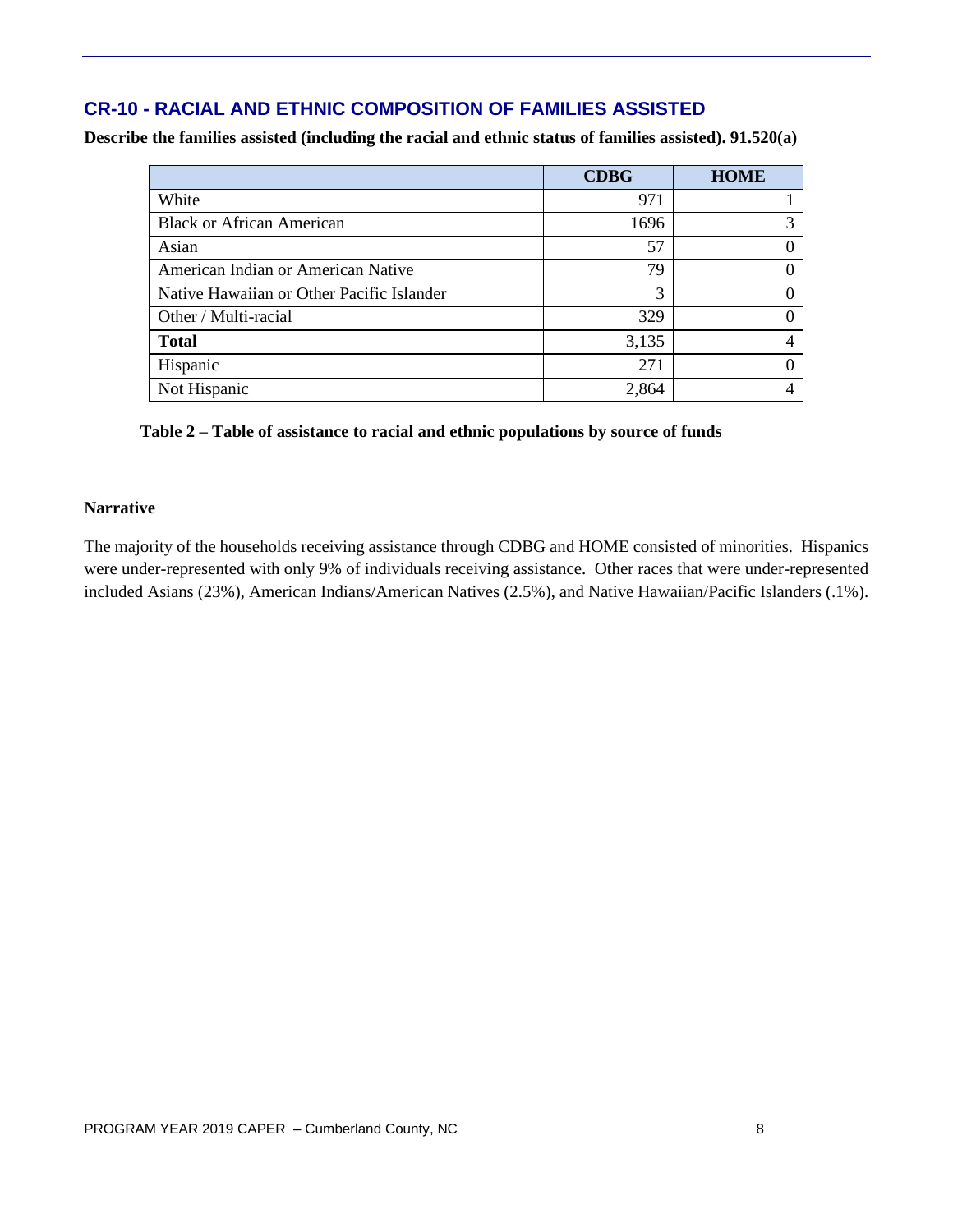## **CR-15 - RESOURCES AND INVESTMENTS 91.520(A)**

#### **Identify the resources made available**

| <b>Source of Funds</b>   | <b>Source</b>                      | <b>Resources Made</b><br><b>Available</b> | <b>Amount</b><br><b>Expended</b><br><b>During</b><br><b>Program Year</b> |
|--------------------------|------------------------------------|-------------------------------------------|--------------------------------------------------------------------------|
| <b>CDBG</b>              | <b>CDBG</b>                        | \$1,509,657                               | \$749,150                                                                |
| <b>CDBG-CV</b>           | CDBG-CV (eff. 6/5/2020)            | \$509,194                                 | \$0                                                                      |
| <b>HOME</b>              | <b>HOME</b>                        | \$964,750                                 | \$337,635                                                                |
| Continuum of Care        | Continuum of Care                  | \$162,955                                 | \$131,040                                                                |
| General Fund             | General Fund (Homeless Initiative) | \$141,875                                 | \$96,408                                                                 |
| <b>Disaster Recovery</b> | State (eff. 12/17/2019)            | \$2,725,000                               | \$22,340                                                                 |
| Other                    | General Fund (Match)               | \$210,284                                 | \$20,665                                                                 |

**Table 3 - Resources Made Available**

#### **Narrative**

#### **Identify the geographic distribution and location of investments**

| <b>Target Area</b>            | <b>Planned Percentage of</b><br><b>Allocation</b> | <b>Actual Percentage of</b><br><b>Allocation</b> | <b>Narrative Description</b> |
|-------------------------------|---------------------------------------------------|--------------------------------------------------|------------------------------|
| <b>Cumberland County Area</b> | 100                                               |                                                  | Community-wide               |

#### **Table 4 – Identify the geographic distribution and location of investments**

#### **Narrative**

Funds are invested countywide which allows for flexible use of funds and other available resources to meet the needs of the community.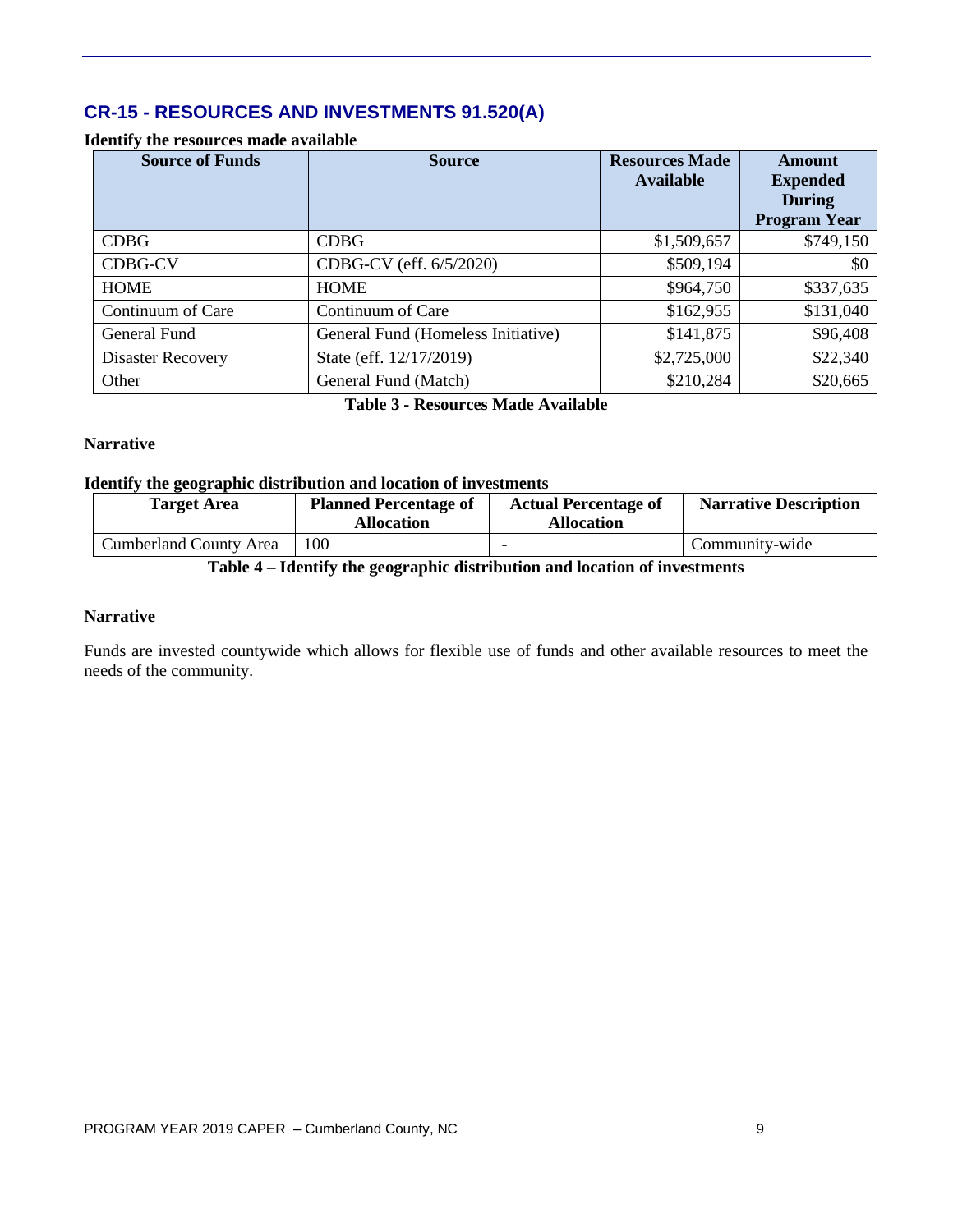#### **Leveraging**

**Explain how federal funds leveraged additional resources (private, state and local funds), including a description of how matching requirements were satisfied, as well as how any publicly owned land or property located within the jurisdiction that were used to address the needs identified in the plan.**

During the 2019 program year, over \$623,000 was used to leverage federal funds. Of this amount, Cumberland County contributed approximately \$379,116 in general funds.

| <b>Fiscal Year Summary – HOME Match</b>                                            |              |  |  |  |  |
|------------------------------------------------------------------------------------|--------------|--|--|--|--|
| 1. Excess match from prior Federal fiscal year                                     | \$91,187.50  |  |  |  |  |
| 2. Match contributed during current Federal fiscal year                            | \$20,664.70  |  |  |  |  |
| 3. Total match available for current Federal fiscal year (Line 1 plus Line 2)      | \$111,852.20 |  |  |  |  |
| 4. Match liability for current Federal fiscal year                                 | \$20,664.69  |  |  |  |  |
| 5. Excess match carried over to next Federal fiscal year (Line 3 minus Line 4)     | \$91,187.51  |  |  |  |  |
| $\mathbf{m}$ is $\mathbf{m}$ . The state $\mathbf{m}$ is the state of $\mathbf{m}$ |              |  |  |  |  |

**Table 5 – Fiscal Year Summary - HOME Match Report**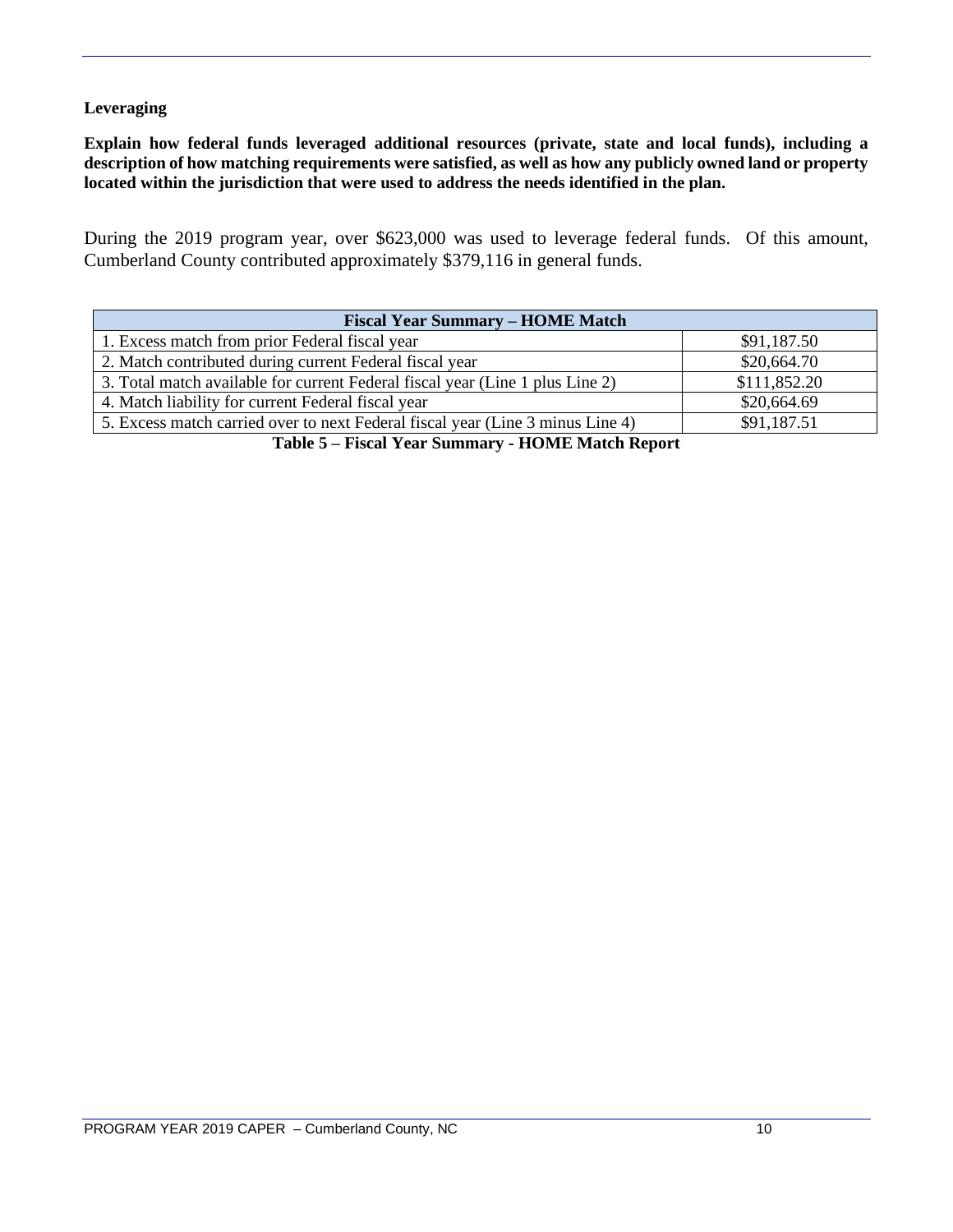|                            | <b>Match Contribution for the Federal Fiscal Year</b> |                                  |                                            |                                                         |                                              |                                                                                                    |                                 |                    |  |  |  |
|----------------------------|-------------------------------------------------------|----------------------------------|--------------------------------------------|---------------------------------------------------------|----------------------------------------------|----------------------------------------------------------------------------------------------------|---------------------------------|--------------------|--|--|--|
| Project No.<br>or Other ID | Date of<br><b>Contribution</b>                        | Cash<br>(non-Federal<br>sources) | Foregone<br>Taxes, Fees,<br><b>Charges</b> | <b>Appraised</b><br><b>Land/Real</b><br><b>Property</b> | <b>Required</b><br><b>Infrastructur</b><br>e | <b>Site</b><br><b>Preparation,</b><br><b>Construction</b><br>Materials,<br><b>Donated</b><br>labor | <b>Bond</b><br><b>Financing</b> | <b>Total Match</b> |  |  |  |
| 1464                       | 10/31/2019                                            | 5,094.80                         | $\overline{\phantom{0}}$                   | <b>_</b>                                                |                                              | -                                                                                                  | $\overline{\phantom{0}}$        | 5,094.80           |  |  |  |
| 1471                       | 10/31/2019                                            | 5,510.56                         | $\overline{\phantom{0}}$                   |                                                         |                                              |                                                                                                    | $\overline{\phantom{0}}$        | 5,510.56           |  |  |  |
| 1471                       | 12/31/2019                                            | 6,878.53                         | $\overline{\phantom{0}}$                   |                                                         |                                              | -                                                                                                  | $\overline{\phantom{0}}$        | 6,878.53           |  |  |  |
| 1471                       | 12/31/2019                                            | 520.06                           | $\overline{\phantom{0}}$                   |                                                         |                                              | -                                                                                                  | -                               | 520.06             |  |  |  |
| 1476                       | 11/30/2019                                            | 1,782.77                         | $\overline{\phantom{0}}$                   | $\overline{\phantom{0}}$                                |                                              |                                                                                                    | $\overline{\phantom{a}}$        | 1,782.77           |  |  |  |
| 1476                       | 12/31/2019                                            | 877.98                           | $\overline{\phantom{0}}$                   | $\overline{\phantom{0}}$                                |                                              | -                                                                                                  | -                               | 877.98             |  |  |  |

**Table 6 – Match Contribution for the Federal Fiscal Year**

#### **HOME MBE/WBE report**

| <b>Program Income</b> – Enter the program amounts for the reporting period |                               |                              |                            |                           |  |  |  |
|----------------------------------------------------------------------------|-------------------------------|------------------------------|----------------------------|---------------------------|--|--|--|
| <b>Balance on hand at begin-</b>                                           | <b>Amount received during</b> | <b>Total amount expended</b> | <b>Amount expended for</b> | Balance on hand at end of |  |  |  |
| ning of reporting period                                                   | reporting period              | during reporting period      | <b>TBRA</b>                | reporting period          |  |  |  |
|                                                                            |                               |                              |                            |                           |  |  |  |
|                                                                            | 811,314.17                    | 811,314.17                   |                            |                           |  |  |  |

**Table 7 – Program Income**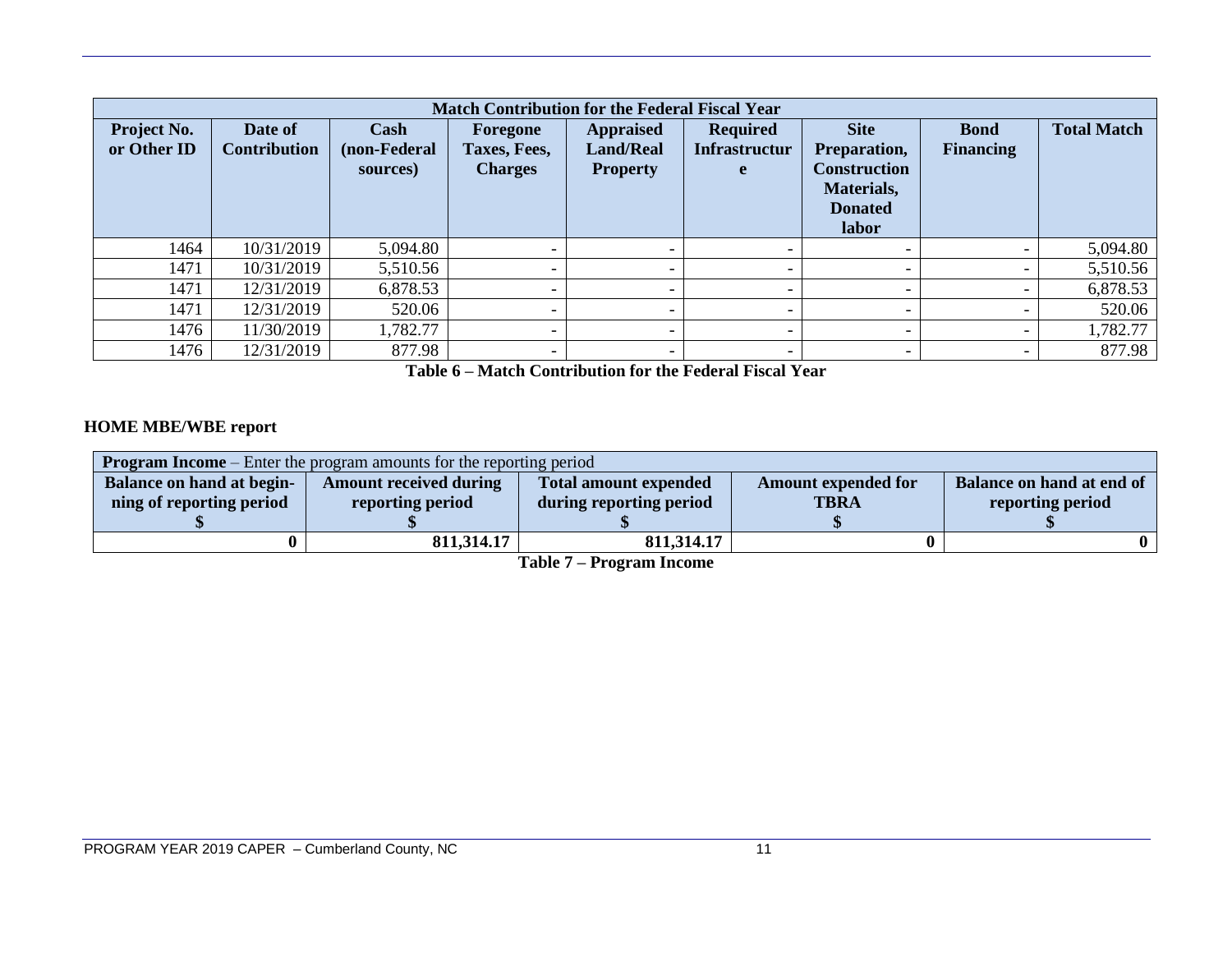|                      |                  | contracts for HOME projects completed during the reporting period |                                                      | Minority Business Enterprises and Women Business Enterprises - Indicate the number and dollar value of |                  |                   |
|----------------------|------------------|-------------------------------------------------------------------|------------------------------------------------------|--------------------------------------------------------------------------------------------------------|------------------|-------------------|
|                      | <b>Total</b>     |                                                                   |                                                      | <b>Minority Business Enterprises</b>                                                                   |                  | <b>White Non-</b> |
|                      |                  | <b>Alaskan</b><br><b>Native or</b><br><b>American</b><br>Indian   | <b>Asian or</b><br><b>Pacific</b><br><b>Islander</b> | <b>Black Non-</b><br><b>Hispanic</b>                                                                   | <b>Hispanic</b>  | <b>Hispanic</b>   |
| <b>Contracts</b>     |                  |                                                                   |                                                      |                                                                                                        |                  |                   |
| Number               | $\overline{2}$   |                                                                   |                                                      | $\boldsymbol{0}$                                                                                       | $\overline{0}$   | $\boldsymbol{0}$  |
| Dollar               | 122,493          | 72,850                                                            | 49,643                                               | $\overline{0}$                                                                                         | $\Omega$         | $\theta$          |
| Amount               |                  |                                                                   |                                                      |                                                                                                        |                  |                   |
| <b>Sub-Contracts</b> |                  |                                                                   |                                                      |                                                                                                        |                  |                   |
| Number               | $\boldsymbol{0}$ | $\boldsymbol{0}$                                                  | $\overline{0}$                                       | $\boldsymbol{0}$                                                                                       | $\boldsymbol{0}$ | $\boldsymbol{0}$  |
| Dollar               | $\overline{0}$   | $\overline{0}$                                                    | $\overline{0}$                                       | $\overline{0}$                                                                                         | $\theta$         | $\overline{0}$    |
| Amount               |                  |                                                                   |                                                      |                                                                                                        |                  |                   |
|                      | <b>Total</b>     | Women<br><b>Business</b><br><b>Enterprises</b>                    | <b>Male</b>                                          |                                                                                                        |                  |                   |
| <b>Contracts</b>     |                  |                                                                   |                                                      |                                                                                                        |                  |                   |
| Number               | 2                |                                                                   |                                                      |                                                                                                        |                  |                   |
| Dollar               | 122,493          | 72,850                                                            | 49,643                                               |                                                                                                        |                  |                   |
| Amount               |                  |                                                                   |                                                      |                                                                                                        |                  |                   |
| <b>Sub-Contracts</b> |                  |                                                                   |                                                      |                                                                                                        |                  |                   |
| Number               | $\mathbf{0}$     | $\overline{0}$                                                    | $\mathbf{0}$                                         |                                                                                                        |                  |                   |
| Dollar               | $\overline{0}$   | $\Omega$                                                          | $\Omega$                                             |                                                                                                        |                  |                   |
| Amount               |                  |                                                                   |                                                      |                                                                                                        |                  |                   |

**Table 8 - Minority Business and Women Business Enterprises**

**Minority Owners of Rental Property** – Indicate the number of HOME assisted rental property owners and the total amount of HOME funds in these rental properties assisted

|        | <b>Total</b> |                                    | <b>Minority Property Owners</b>                  |                 |                 |  |  |
|--------|--------------|------------------------------------|--------------------------------------------------|-----------------|-----------------|--|--|
|        |              | <b>Alaskan</b>                     | <b>Black Non-</b><br>Asian or<br><b>Hispanic</b> |                 | <b>Hispanic</b> |  |  |
|        |              | <b>Pacific</b><br><b>Native or</b> |                                                  | <b>Hispanic</b> |                 |  |  |
|        |              | American                           | <b>Islander</b>                                  |                 |                 |  |  |
|        |              | Indian                             |                                                  |                 |                 |  |  |
| Number |              |                                    |                                                  |                 |                 |  |  |
| Dollar | 0            | 0                                  |                                                  |                 | 0               |  |  |
| Amount |              |                                    |                                                  |                 |                 |  |  |

**Table 9 – Minority Owners of Rental Property**

| <b>Relocation and Real Property Acquisition – Indicate the number of persons displaced, the cost of relocation</b> |  |  |  |  |
|--------------------------------------------------------------------------------------------------------------------|--|--|--|--|
| payments, the number of parcels acquired, and the cost of acquisition                                              |  |  |  |  |
| Parcels Acquired                                                                                                   |  |  |  |  |
| <b>Businesses Displaced</b>                                                                                        |  |  |  |  |
| Nonprofit Organizations Displaced                                                                                  |  |  |  |  |
| Households Temporarily Relocated, not Displaced                                                                    |  |  |  |  |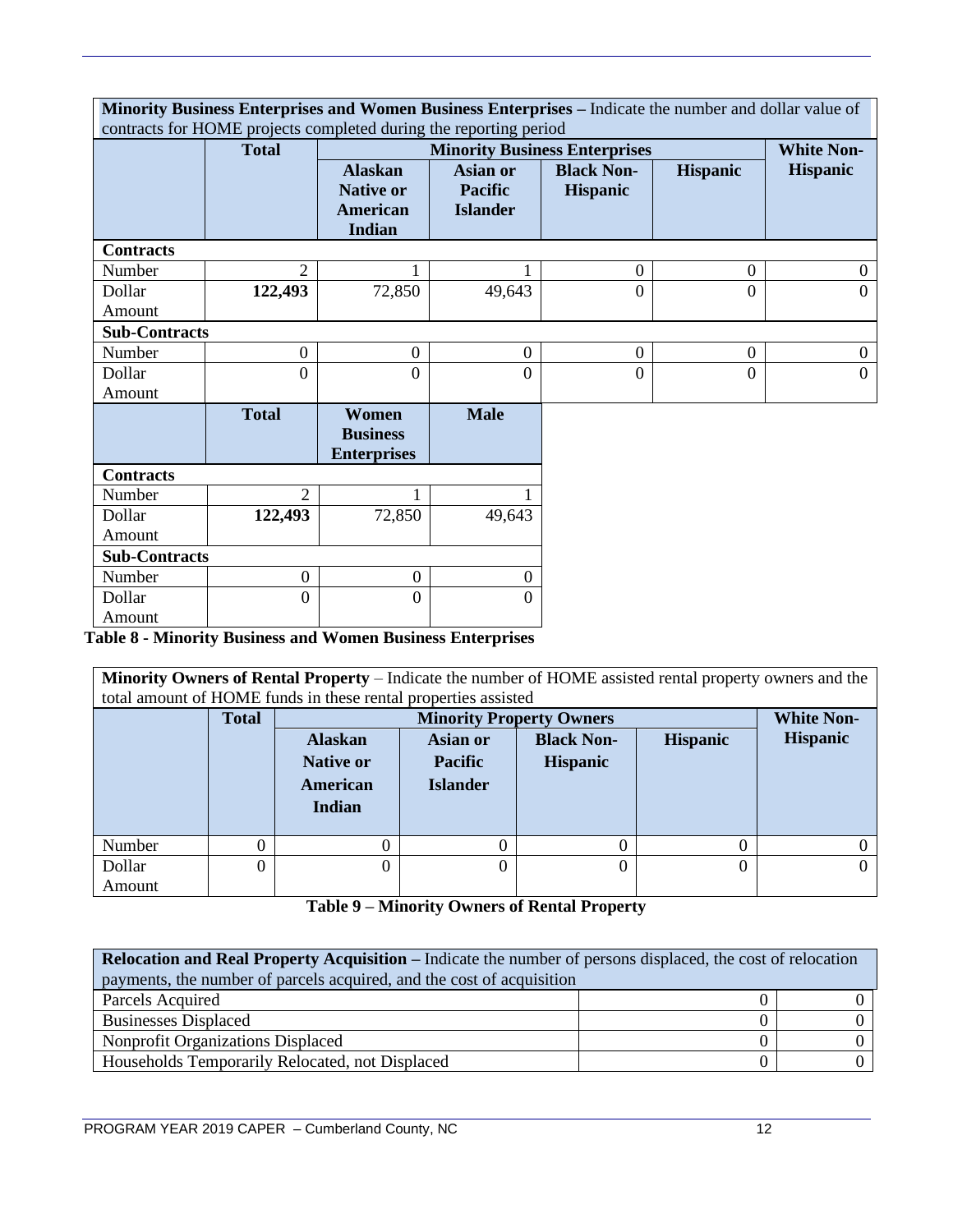| <b>Households</b><br><b>Displaced</b> | <b>Total</b> | <b>Alaskan</b><br><b>Native or</b><br>American<br>Indian | Asian or<br><b>Pacific</b><br><b>Islander</b> | <b>Minority Property Enterprises</b><br><b>Black Non-</b><br><b>Hispanic</b> | <b>Hispanic</b> | <b>White Non-</b><br><b>Hispanic</b> |
|---------------------------------------|--------------|----------------------------------------------------------|-----------------------------------------------|------------------------------------------------------------------------------|-----------------|--------------------------------------|
| Number                                |              |                                                          |                                               |                                                                              |                 |                                      |
| Cost                                  |              |                                                          |                                               |                                                                              |                 |                                      |

**Table 10 – Relocation and Real Property Acquisition**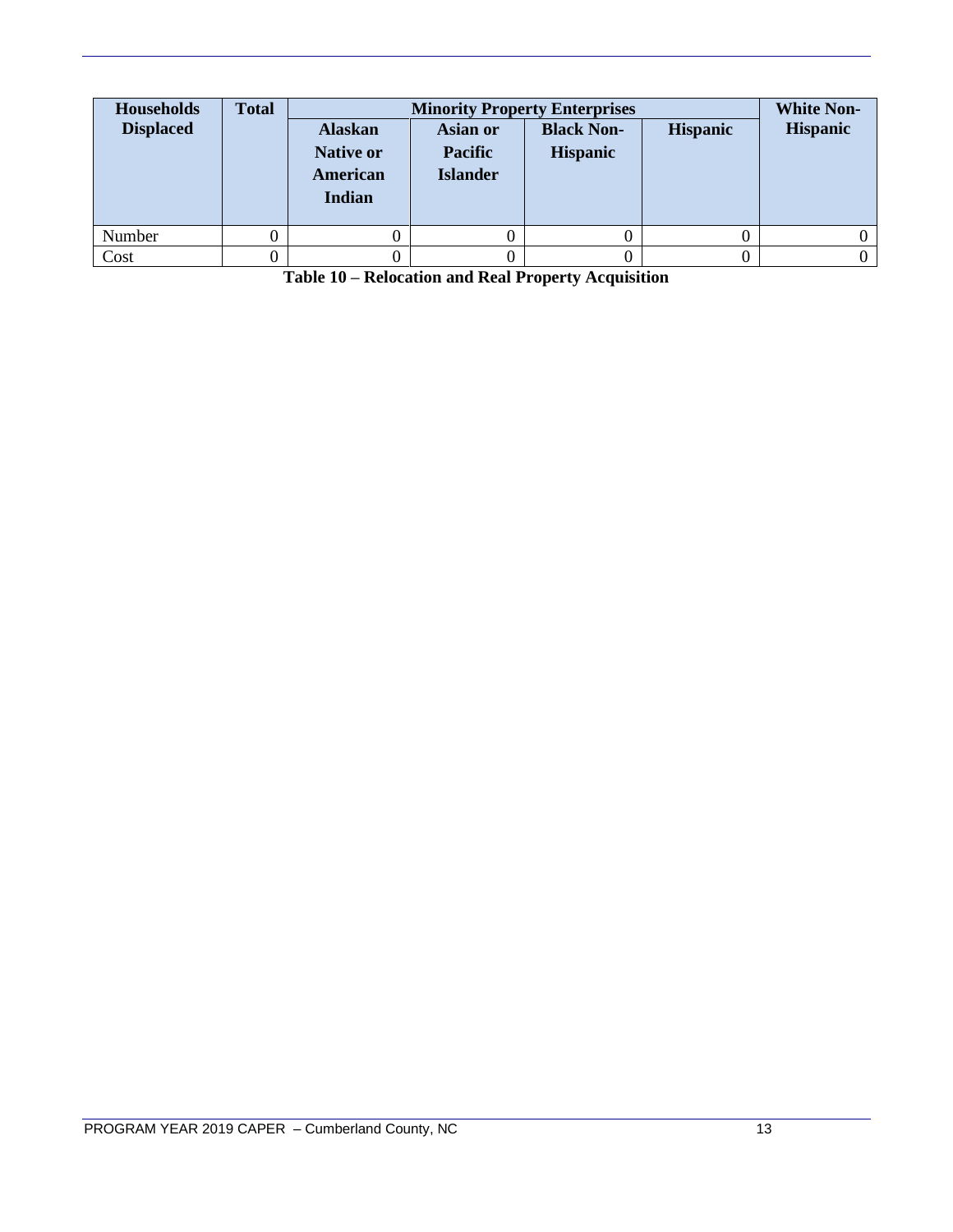## **CR-20 - AFFORDABLE HOUSING 91.520(B)**

**Evaluation of the jurisdiction's progress in providing affordable housing, including the number and types of families served, the number of extremely low-income, low-income, moderate-income, and middle-income persons served.**

|                                              | <b>One-Year Goal</b> | <b>Actual</b> |
|----------------------------------------------|----------------------|---------------|
| Number of Homeless households to be provided |                      |               |
| affordable housing units                     | 16                   |               |
| Number of Non-Homeless households to be      |                      |               |
| provided affordable housing units            | 25                   |               |
| Number of Special-Needs households to be     |                      |               |
| provided affordable housing units            |                      |               |
| <b>Total</b>                                 | 41                   |               |

**Table 11 – Number of Households**

|                                            | <b>One-Year Goal</b> | <b>Actual</b> |
|--------------------------------------------|----------------------|---------------|
| Number of households supported through     |                      |               |
| <b>Rental Assistance</b>                   | 15                   | 4             |
| Number of households supported through The |                      |               |
| Production of New Units                    |                      |               |
| Number of households supported through     |                      |               |
| <b>Rehab of Existing Units</b>             | 23                   |               |
| Number of households supported through     |                      |               |
| <b>Acquisition of Existing Units</b>       | $\Omega$             |               |
| <b>Total</b>                               | 39                   |               |

**Table 12 – Number of Households Supported**

#### **Discuss the difference between goals and outcomes and problems encountered in meeting these goals.**

Construction of a duplex townhome was completed to house two low to moderate income households. Cumberland County only met 39% of accomplishing its goal in renovating 9 owner-occupied units due to delays related to COVID-19 pandemic.

#### **Discuss how these outcomes will impact future annual action plans.**

Because of COVID-19 pandemic and mandatory closures which caused delays in projects being completed. Cumberland County do anticipate a significant impact on future Annual Action Plans. Several projects that were impacted this grant cycle during the pandemic, are being rolled over into the next grant cycle. Cumberland County anticipates exceeding its goals in the next grant cycle unless further delays and closures affect the completion of the projects.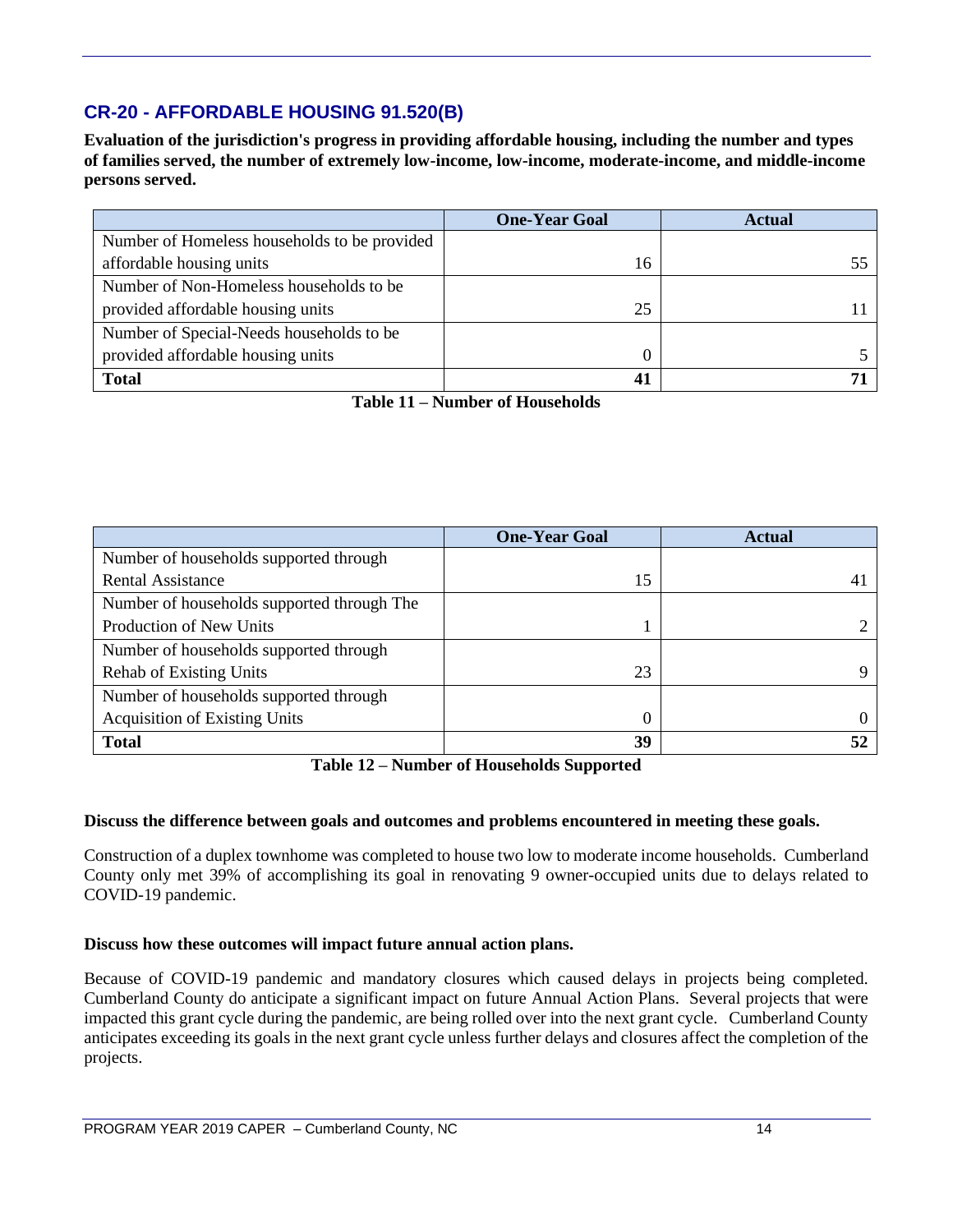**Include the number of extremely low-income, low-income, and moderate-income persons served by each activity where information on income by family size is required to determine the eligibility of the activity.**

| <b>Number of Households Served</b> | <b>CDBG</b> Actual | <b>HOME</b> Actual |
|------------------------------------|--------------------|--------------------|
| <b>Extremely Low-income</b>        | 2,881              |                    |
| Low-income                         |                    |                    |
| Moderate-income                    |                    |                    |
| <b>Total</b>                       | 3.105              |                    |

**Table 13 – Number of Households Served**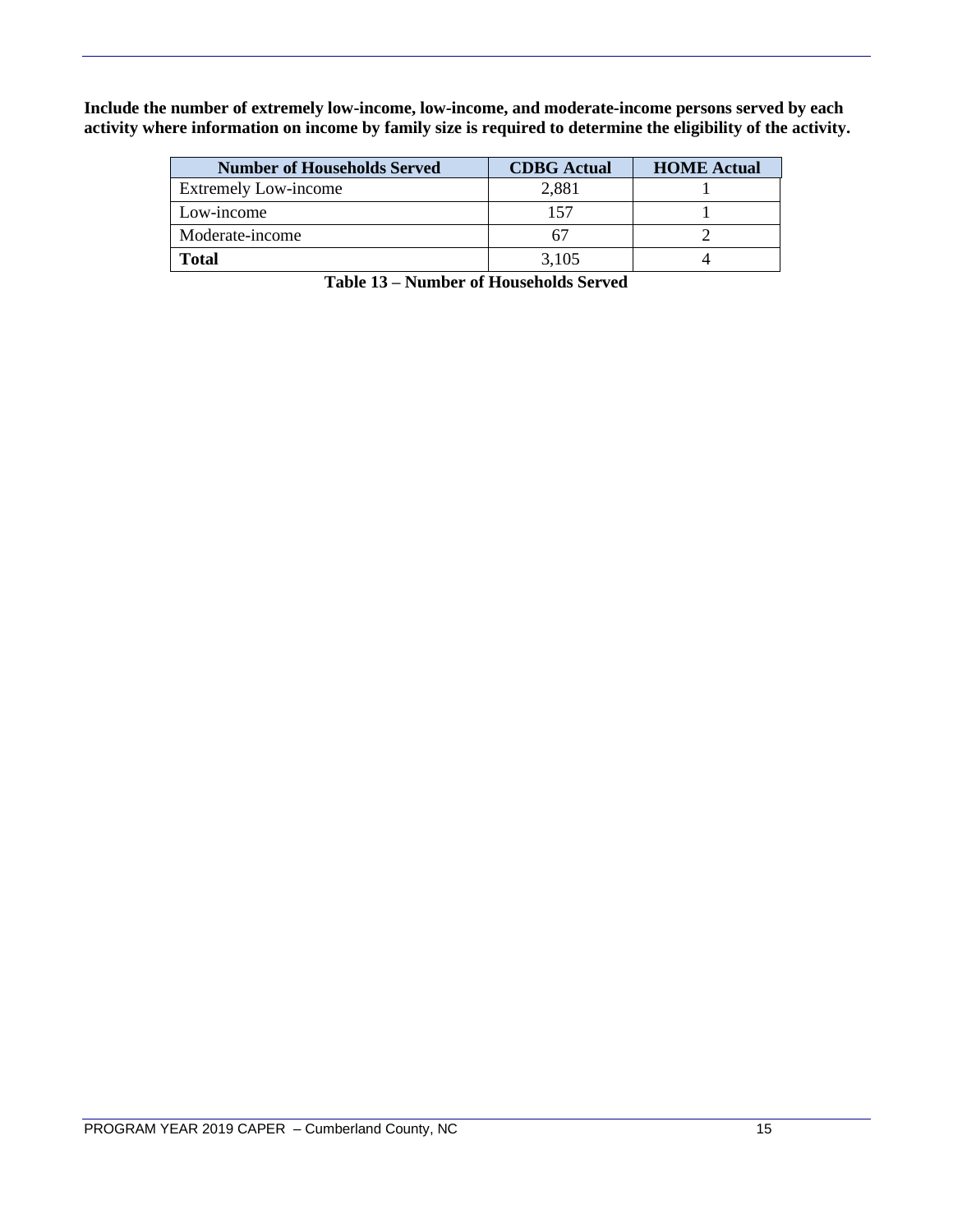## **CR-25 - HOMELESS AND OTHER SPECIAL NEEDS 91.220(D, E); 91.320(D, E); 91.520(C)**

**Evaluate the jurisdiction's progress in meeting its specific objectives for reducing and ending homelessness through:**

#### **Reaching out to homeless persons (especially unsheltered persons) and assessing their individual needs**

Cumberland County's Community Development (CCCD) Department continues to be an active member of the Fayetteville / Cumberland County Continuum of Care (CoC) on Homelessness. The CCCD also serves as the lead agency for the CoC Notice of Funding Availability (NOFA) and Emergency Solutions Grant (ESG) application processes. In addition, CCCD provides training and technical assistance to support the CoC and providers within the CoC network. CCCD has been active in participating in the Point-in-Time Homeless Count (unsheltered and sheltered).

#### **Addressing the emergency shelter and transitional housing needs of homeless persons**

Cumberland County also serves as Grantee and provider of a transitional housing program for homeless families. Robin's Meadow Transitional Housing Program provides 12 units for homeless families with children. Cumberland County used CDBG funds to renovate the units so that families are housed in a safe and decent housing complex. Cumberland County also provided funding to an emergency shelter to support the needs of homeless families and individuals.

**Helping low-income individuals and families avoid becoming homeless, especially extremely low-income individuals and families and those who are: likely to become homeless after being discharged from publicly funded institutions and systems of care (such as health care facilities, mental health facilities, foster care and other youth facilities, and corrections programs and institutions); and, receiving assistance from public or private agencies that address housing, health, social services, employment, education, or youth needs**

Cumberland County serves as the lead agency for the local CoC. Cumberland County prepares the Consolidated application for the State's ESG Program access funds for local agencies to provide emergency response and housing stabilization services to those persons who are homeless or at-risk of homelessness. Through the coordinated intake/assessment process, individuals and families will have access to other programs including those managed by partnering agencies.

Discharge planning- Formalized discharge protocols have been implemented statewide in the areas of foster care, health care, mental health and corrections. Through participation in the CoC efforts, the County continues to encourage compliance with these protocols at all levels.

Through the Housing Rehabilitation Program, homeowners are able to obtain assistance to prevent their homes from deteriorating into life-threatening, uninhabitable and condemned conditions, thereby preventing one of the lesser-known causes of homelessness.

The County's Public Services funds supported shelter operations and two programs which assist low-moderate income residents in paying for prescription medical and dental expenses. Medical expenses are a major contributor to financial problems that may precede a loss of housing. Better Health of Cumberland County and the Cumberland County Medication Access Program purchases prescription drugs for County residents who have been denied assistance from all other sources and have a monthly household income at or below 200% of the federal poverty guidelines.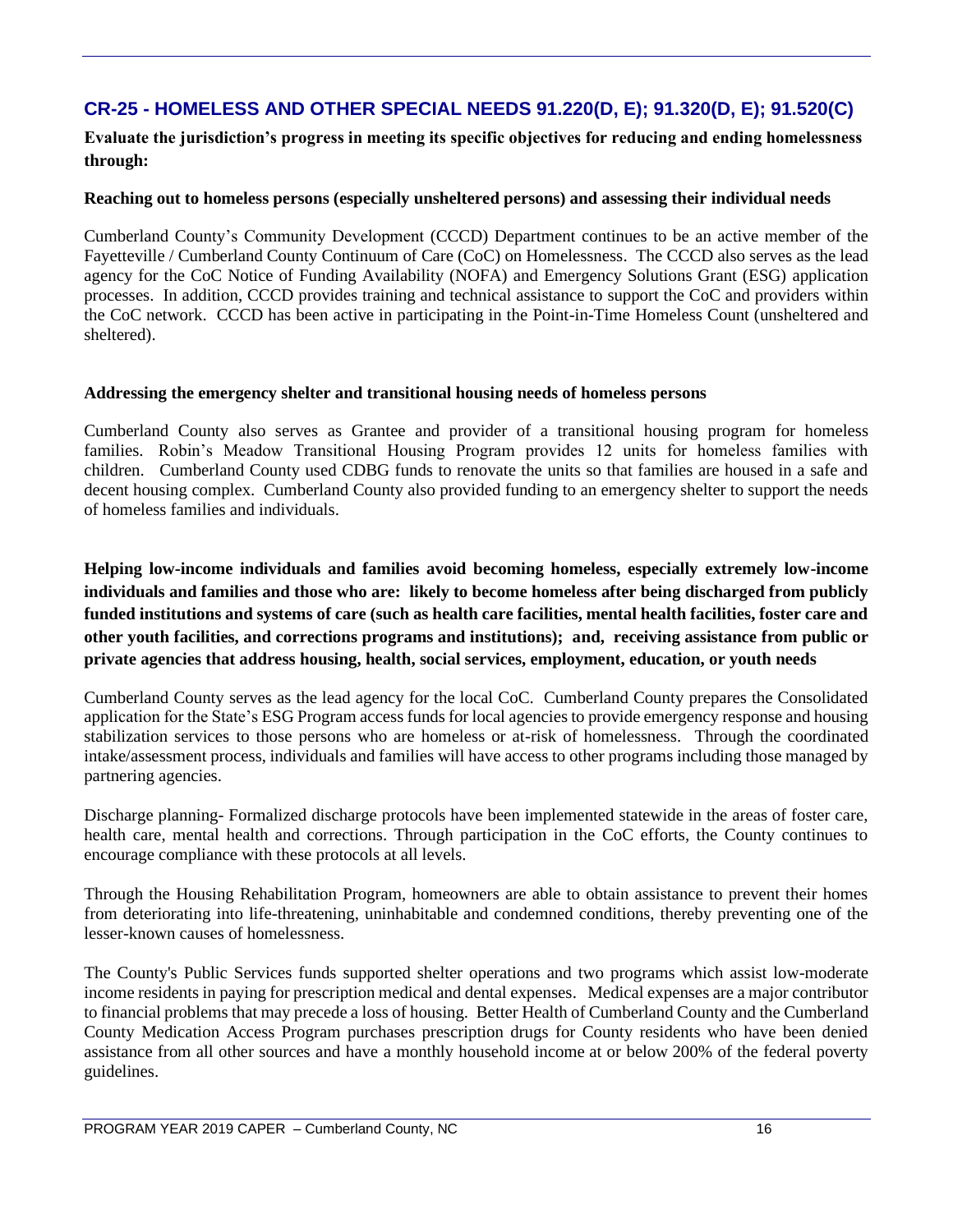**Helping homeless persons (especially chronically homeless individuals and families, families with children, veterans and their families, and unaccompanied youth) make the transition to permanent housing and independent living, including shortening the period of time that individuals and families experience homelessness, facilitating access for homeless individuals and families to affordable housing units, and preventing individuals and families who were recently homeless from becoming homeless again**

Cumberland County Community Development partners with other agencies within the network to coordinate housing and services that address these special populations.

Cumberland County Community Development serves as the grantee of a CoC Program (Safe Homes for New Beginnings) that provides permanent supportive housing program (5 units) for individuals who have substance abuse disorders and are literally homeless. This program designates 60% of its beds for chronically homeless individuals.

Bonanza (managed by Endeavors) is a permanent supportive housing program (7 units) which targets individuals and families who are homeless with a disability.

Leath Commons (managed by Cumberland Interfaith Hospitality Network) serves as a permanent supportive housing program (5 units/10 beds) for families who are homeless and have a disability.

Through use of local general funds, Cumberland County partnered with Endeavors to provide homeless prevention assistance to persons at-risk of losing housing.

Volunteers of America, through the Supportive Services for Veteran Families Program, offers a permanent housing program that provides short-term/medium term financial assistance to veterans and their families.

The Fayetteville Metropolitan Housing Authority (FMHA), in partnership with the Fayetteville Veteran Affairs Medical Center, provides HUD-VASH vouchers to eligible homeless veterans.

These programs offer comprehensive case management and supportive services in the form of education assistance, life skills classes, employment assistance, medical/mental health assistance and other vital services necessary to help individuals become self sufficient. Clients receiving financial assistance for security deposits, rental and/or utility assistance, were able to transition from being literally homeless to permanently housed.

Cumberland County will continue its efforts in partnering with local developers to expand the supply of affordable housing units by requiring developers to designate a percentage of units for extremely low-income persons.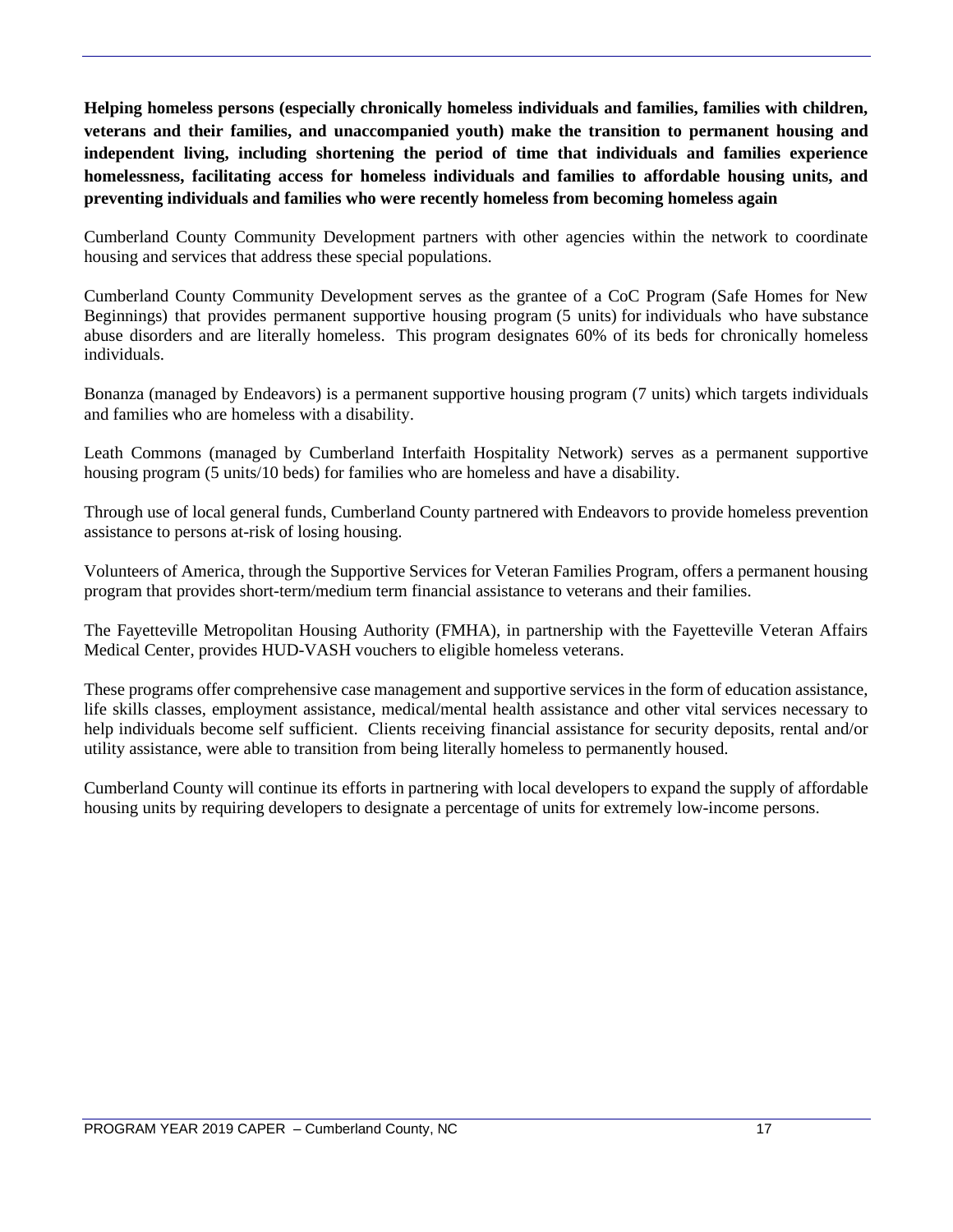## **CR-30 - PUBLIC HOUSING 91.220(H); 91.320(J)**

#### **Actions taken to address the needs of public housing**

Cumberland County has a solid partnership with the local Fayetteville Metropolitan Housing Authority (FMHA). FMHA just recently completed the construction of 270 new units, which replaced 216 older units. This project brought 54 additional affordable units in the community. Through this partnership, Cumberland County was able to move several households from transitional housing to the new permanent housing units.

#### **Actions taken to encourage public housing residents to become more involved in management and participate in homeownership**

Not applicable.

#### **Actions taken to provide assistance to troubled PHAs**

Not applicable – FMHA has been designated as a high performing housing authority and is not considered troubled.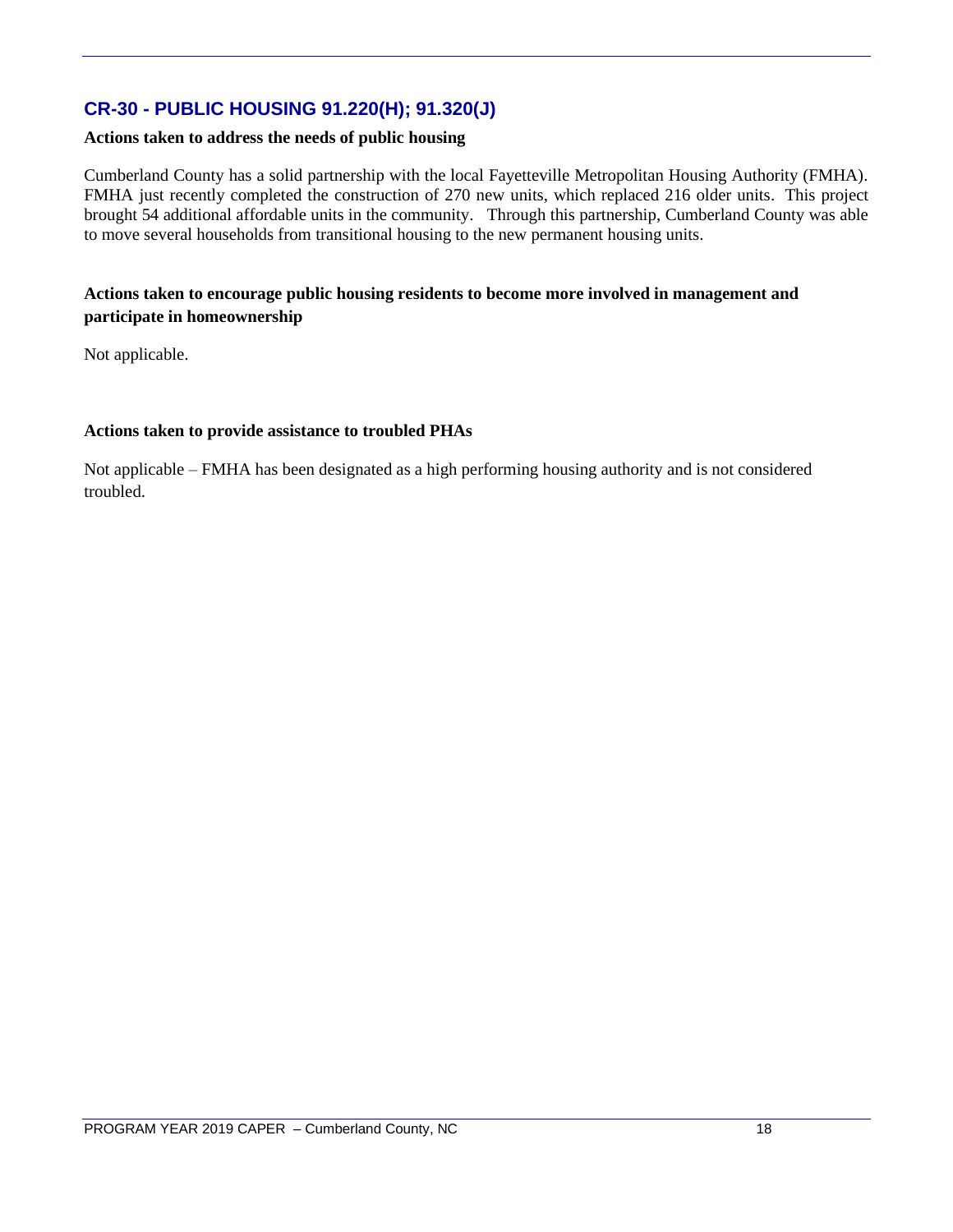## **CR-35 - OTHER ACTIONS 91.220(J)-(K); 91.320(I)-(J)**

**Actions taken to remove or ameliorate the negative effects of public policies that serve as barriers to affordable housing such as land use controls, tax policies affecting land, zoning ordinances, building codes, fees and charges, growth limitations, and policies affecting the return on residential investment. 91.220 (j); 91.320 (i)**

Cumberland County is not aware of any negative effects of public policies that may serve as barriers to affordable housing in our jurisdiction. Over the years, the department has been able to maintain and/or remove barriers to affordable housing by:

- 1. Partnering with eligible organizations designated as Community Housing Development Organizations (CHDOs) to increase the production and supply of affordable housing in the community;
- 2. Continuing to offer low interest loans to investor-owners for rehabilitation of rental property to rent to low and moderate income renters;
- 3. Providing loans, closing cost assistance grants, and mortgage credit certificates for potential low/moderateincome homebuyers; and
- 4. Encouraging the local CoC to use the Housing First Model to remove any barriers homeless persons may face while trying to access housing.

#### **Actions taken to address obstacles to meeting underserved needs. 91.220(k); 91.320(j)**

Cumberland County continues to engage with the local municipalities and residents throughout the geographic service area to identify any unmet needs. In addition, Cumberland County continues to seek other resources to create additional services or support existing programs. Due to limited CDBG funding, it has been a challenge to address other public service needs.

#### **Actions taken to reduce lead-based paint hazards. 91.220(k); 91.320(j)**

Cumberland County continues to be proactive in addressing lead-based based paint hazards through education and training. The following actions are taken:

Implementation of lead-based paint hazard reduction measures as part of our housing programs to comply with 24 CFR 35.

Contractors who rehabilitate homes built prior to 1978 are required to attend safe work practices training for leadbased paint. Contractors may take the safe work practices training through any qualified training provider. Under our Housing Rehabilitation Program, a certificate of completion of a Safe Work Practice training is necessary to work on homes built prior to 1978. Cumberland County does accept certificates of completion for Safe Work Practice training conducted by any Safe Work Practice training provider.

Staff persons are trained in the new HUD/EPA regulations that require contractors to use Safe Work Practices to mitigate lead-based paint hazards in private homes and childcare centers.

Distribution of the brochure to all housing rehabilitation program applicants on the hazards of lead-based paint ("The Lead-Safe Certified Guide to Renovate Right").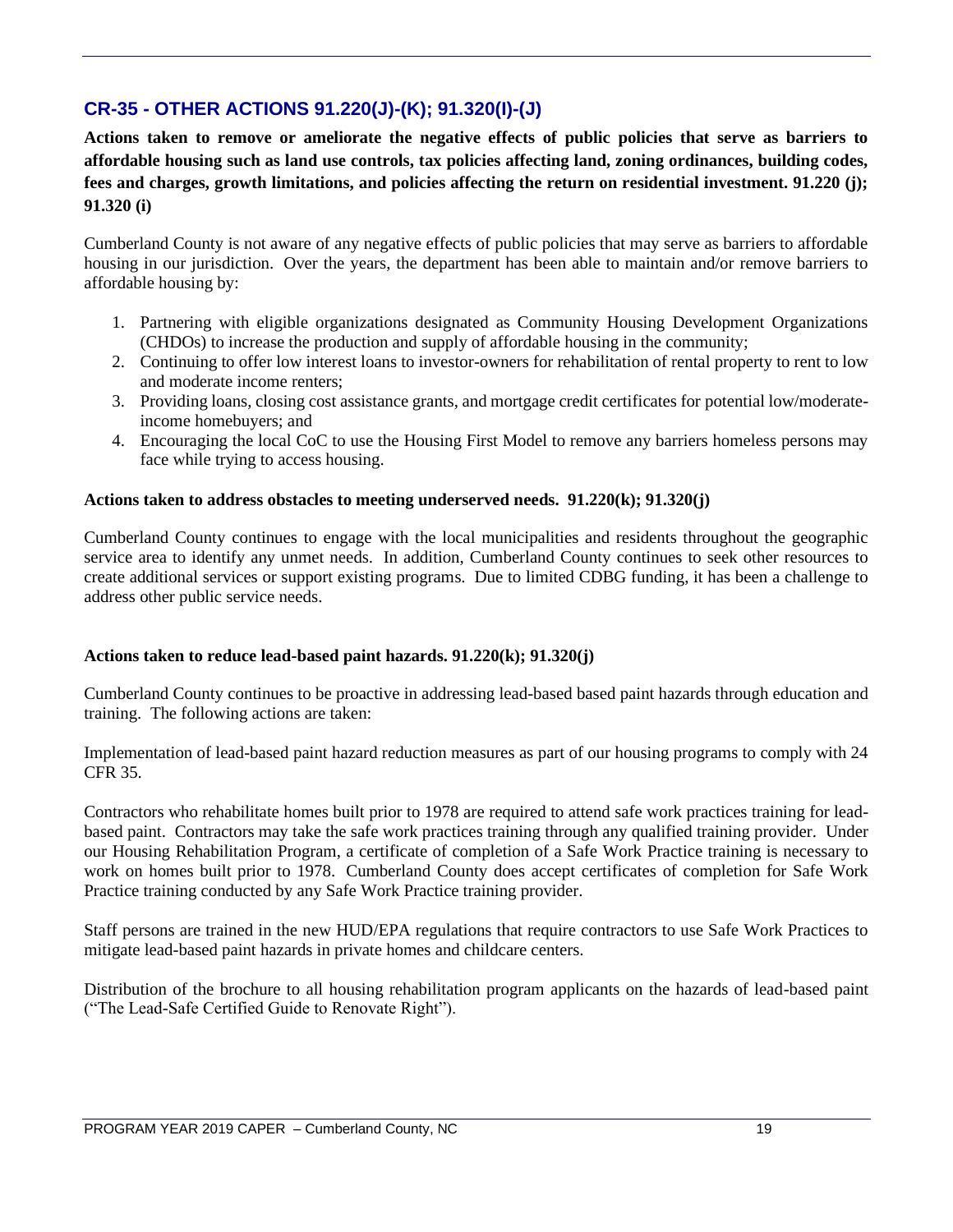#### **Actions taken to reduce the number of poverty-level families. 91.220(k); 91.320(j)**

Cumberland County has been proactive in addressing poverty-level families in the community through its programs and partnering with other human services agencies to alleviate the problem of excessive rent burdens for the poor by providing assistance through programs such as housing rehabilitation, transitional housing and public services by providing access to medication for chronic illnesses and other medical needs.

#### **Actions taken to develop institutional structure. 91.220(k); 91.320(j)**

Cumberland County has years of experience and is well equipped to implement and coordinate activities among public, private and non-profit agencies. Cumberland County will continue strengthening existing partnerships and exploring new partnerships. Although the funding has decreased over the years, Cumberland County has streamlined its processes for efficiency and effectiveness, in addition to searching for additional funding resources to strengthen its ability to offer programs and services.

#### **Actions taken to enhance coordination between public and private housing and social service agencies. 91.220(k); 91.320(j)**

Cumberland County enhanced coordination between agencies by providing funding through a request for proposal process to eligible agencies to improve access of services.

#### **Identify actions taken to overcome the effects of any impediments identified in the jurisdictions analysis of impediments to fair housing choice. 91.520(a)**

Cumberland County continues to increase awareness of fair housing law for housing service providers serving minorities and special populations through mainstream networking, literature, workshops, and partnering with other agencies to promote and increase awareness.

- 1. Cumberland County partnered with Community Housing Development Organizations (CHDOs) to increase the production and supply of 2 additional affordable housing units along Chapel Hill Road in Spring Lake;
- 2. Cumberland County partnered with FMHA to designate 14 units at the new complex for households whose incomes are 40% or below the area median income;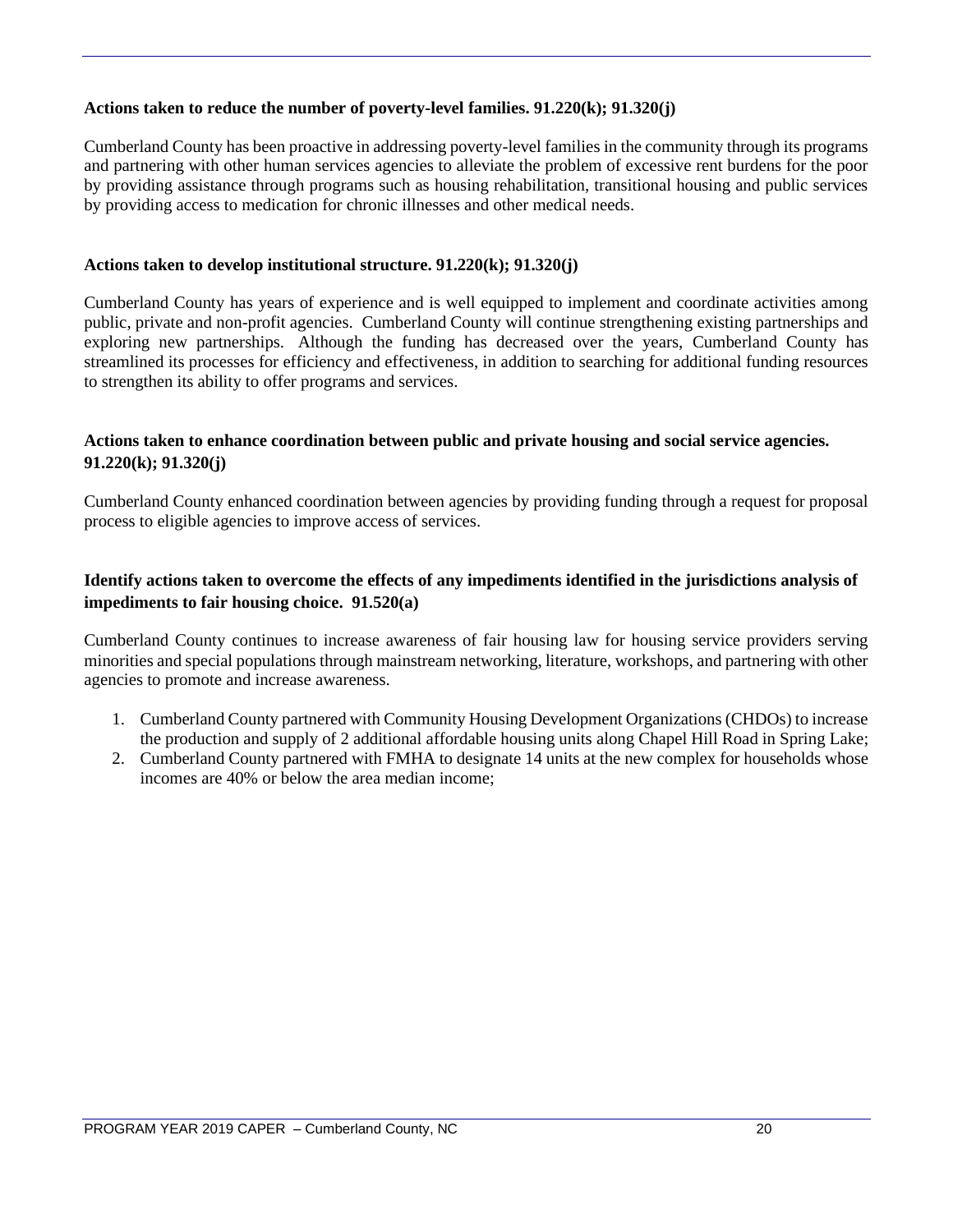## **CR-40 - MONITORING 91.220 AND 91.230**

**Describe the standards and procedures used to monitor activities carried out in furtherance of the plan and used to ensure long-term compliance with requirements of the programs involved, including minority business outreach and the comprehensive planning requirements**

Cumberland County has standards in place to monitor activities for programmatic and contract compliance of the sub grantees. Projects and programs that are funded with CDBG, HOME, CoC, and other Federal and State funds are subject to monitoring. All sub grantees receiving CDBG Public Services funds are monitored on a regular basis through the submittal of either monthly, quarterly, or one-time reports to the County, as identified in their funding agreements. For agencies that receive HOME or CDBG funds for development of housing, long-term affordability controls are monitored in accordance with the funding agreements.

Sub grantee monitoring includes:

**Pre-disbursement / pre-monitoring conferences** are conducted to ensure that sub grantees understood the rules and requirements of the programs. During each conference, specific contract requirements, documentation and filing procedures, reporting requirements, and reimbursement procedures were explained to the sub grantee.

**Desk reviews** are conducted periodically as requests for reimbursements are submitted by the sub grantees on a monthly basis to ensure timely expenditure of funds. The County disburses its funds via a reimbursement process. The County reimburses sub grantees only when a request for reimbursement was accompanied with supporting documentation such as copies of invoices, cancelled checks, receipts, time sheets, etc. Sub grantees were also required to submit budget summary reports so that these reports can be compared for accuracy. Activity summary reports are required to be submitted on a regular basis to monitor the sub grantee's progress towards meeting their goals.

**Onsite monitoring visits** are performed during the program year on selected sub grantees. Some of the areas reviewed most often during onsite visits include:

- Compliance with participant eligibility, income certification requirements, and documentation guidelines; and reporting;
- Confidentiality procedures;
- Progress towards meeting projected goals and timely use of funds;
- Compliance with specific contractual requirements; and
- Review of audit report.

#### **Citizen Participation Plan 91.105(d); 91.115(d)**

#### **Describe the efforts to provide citizens with reasonable notice and an opportunity to comment on performance reports**.

Cumberland County Community Development encourages all citizens, public agencies, and other interested parties to review and comment on performance reports on housing and community development activities. The Department ensures that the public is provided with reasonable and timely access to meetings, information and records. A draft of the Consolidated Annual Performance and Evaluation Report (CAPER) is being made available for public review for 15 days prior to submission to HUD. Notice of the comment period was published in the local newspaper and the draft is posted on the County's website. Hard copies were made available at a few locations to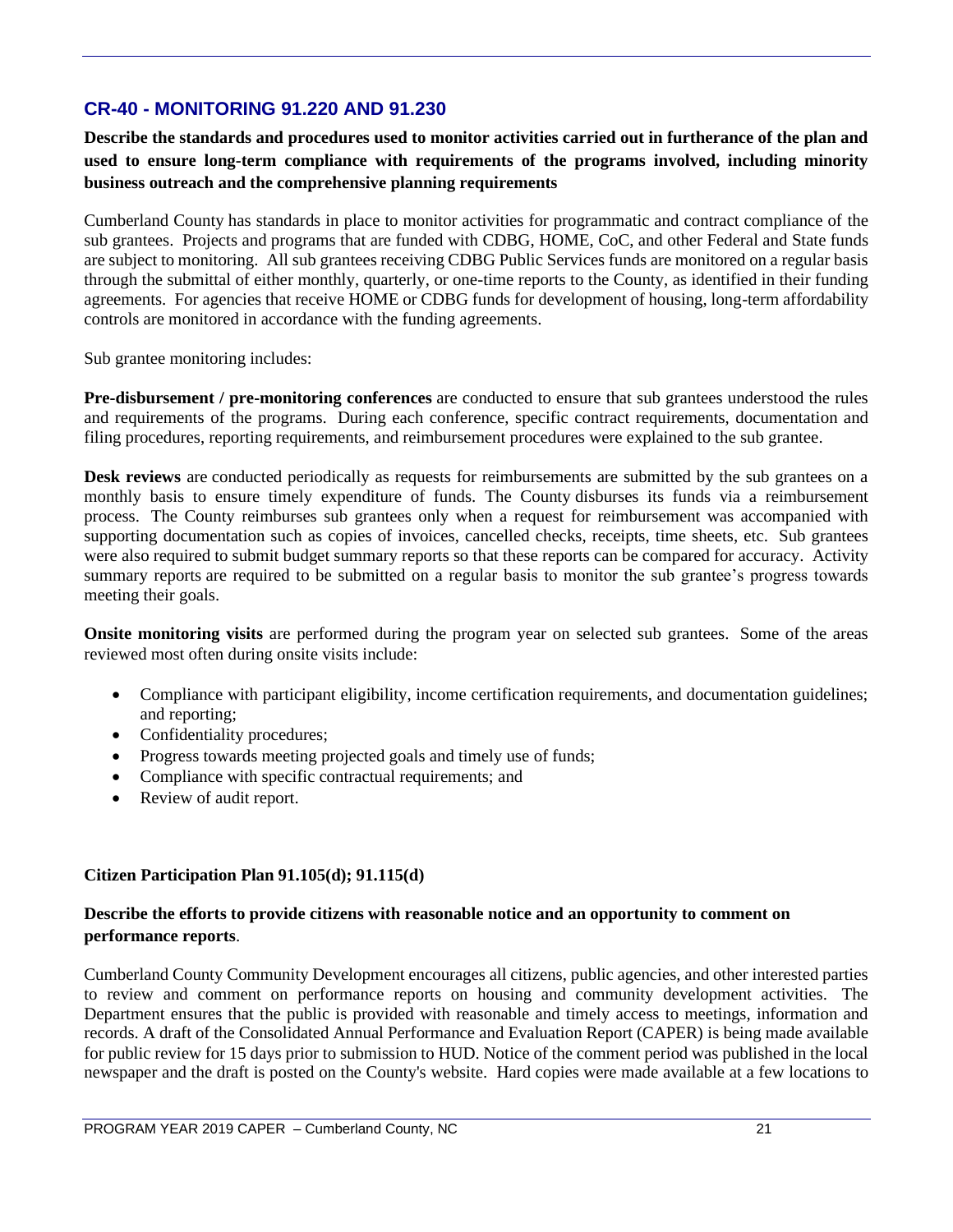include Cumberland County Community Development's lobby and Town Halls. A public notice of the hearing was published at least two weeks prior to the hearing date.

The Public Hearing was held September 21, 2020 at the Cumberland County Board of Commissioners'' meeting. No comments were made from the public.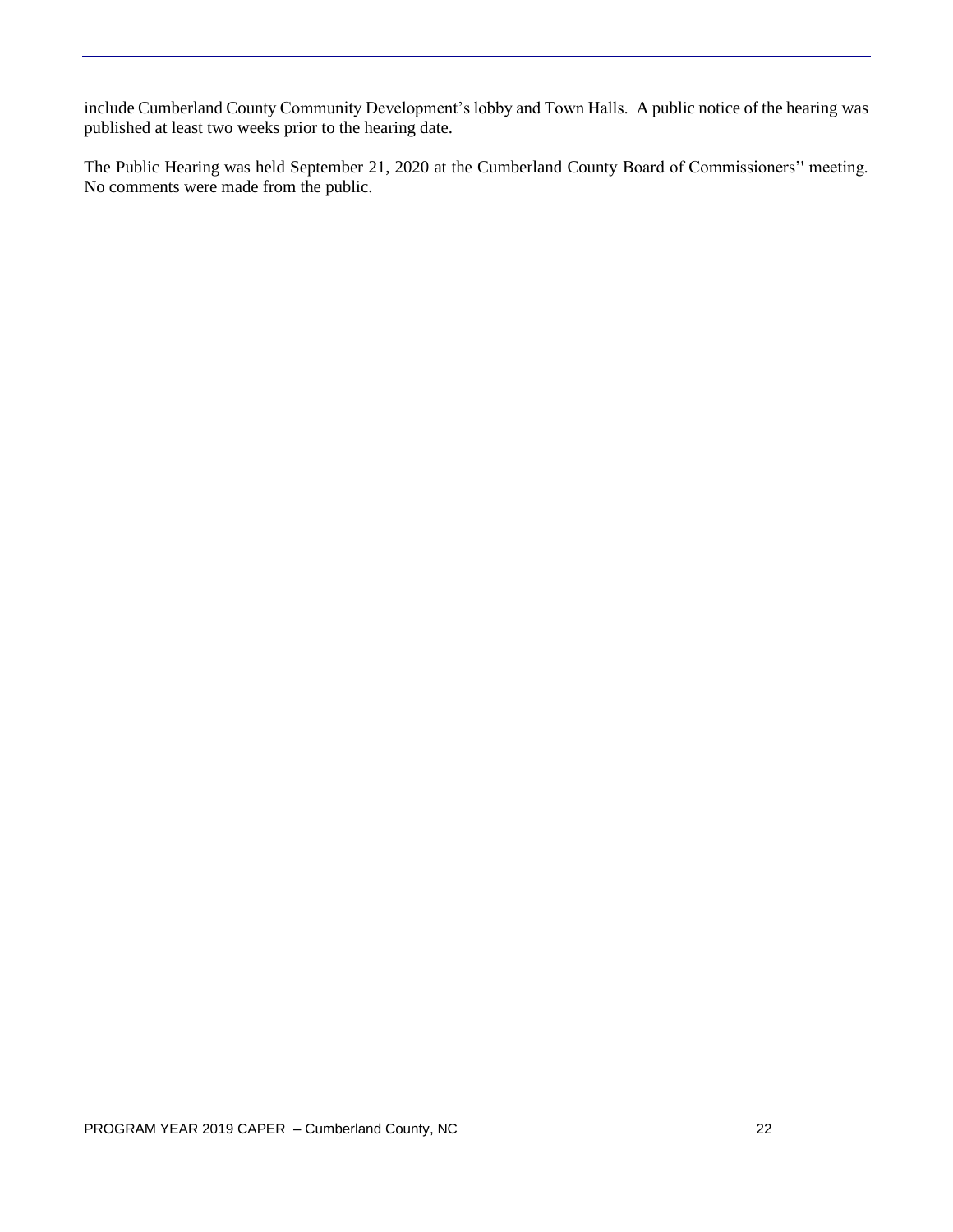## **CR-45 - CDBG 91.520(C)**

**Specify the nature of, and reasons for, any changes in the jurisdiction's program objectives and indications of how the jurisdiction would change its programs as a result of its experiences.**

CCCD does plan to make some changes to the program design of certain programs to ensure residents with high priority needs are able to access housing and services. This change will also allow CCCD to better meet its goals and objectives.

#### **Does this Jurisdiction have any open Brownfields Economic Development Initiative (BEDI) grants?**

No.

**[BEDI grantees] Describe accomplishments and program outcomes during the last year.**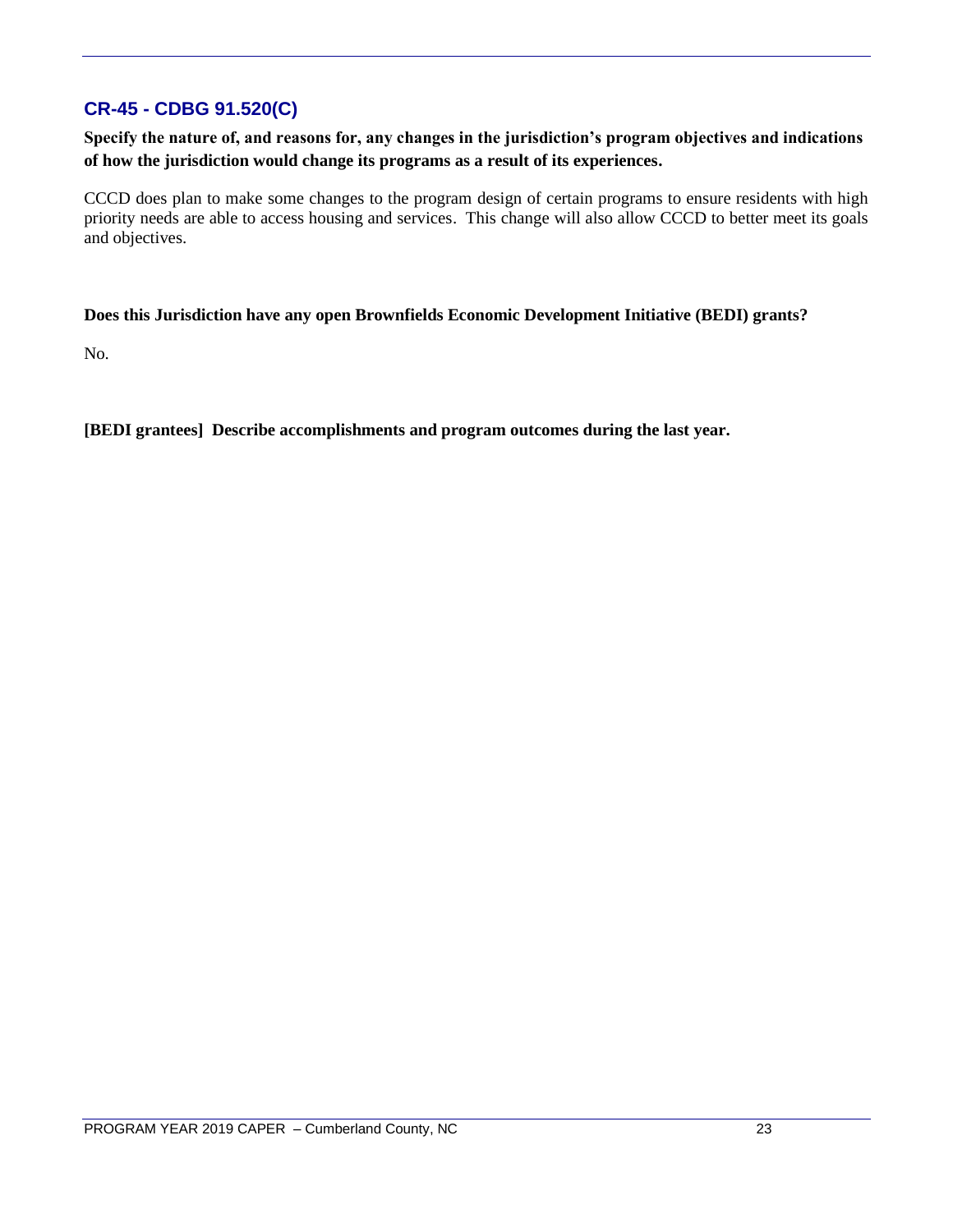## **CR-50 - HOME 91.520(D)**

#### **Include the results of on-site inspections of affordable rental housing assisted under the program to determine compliance with housing codes and other applicable regulations**

Please list those projects that should have been inspected on-site this program year based upon the schedule in §92.504(d). Indicate which of these were inspected and a summary of issues that were detected during the inspection. For those that were not inspected, please indicate the reason and how you will remedy the situation.

For the PY 2019, Cumberland County Community Development requested a waiver that allowed for onsite inspections to be conducted at a later date when it is considered safe in order to continue practicing social distancing due to COVID-19 pandemic. Once it is determined safe to proceed with inspections, CCCD plans to inspect the following apartment complexes:

- Blanton Green (United Management)
- Crosswinds I/II (United Management)
- Dogwood Manor (United Management)
- Haymount Manor (United Management)
- Legion Crossings (United Management)
- Legion Manor (United Management)
- Southview Green (United Management)
- Southview Villas (United Management)
- Spring Lake Green (United Management)
- Sycamore Park (United Management)
- Pine Ridge Manor (Excel Property Management)

CCCD staff will still continue to conduct remote monitoring when necessary.

#### **Provide an assessment of the jurisdiction's affirmative marketing actions for HOME units. 92.351(b)**

#### Affirmative Marketing

Both United Management and Pine Ridge Manor use a marketing strategy which includes utilizing various outreach methods and newspaper advertisements. Outreach efforts are made through churches, personal visits, site signs, and community contacts. The waiting list for prospective tenants continues to grow for all apartment complexes.

#### Tenant Selection and Lease Term

The criteria for selecting tenants is based on the gross household income, household size, credit check, criminal background check, and monthly income for one, two, and three or more member households. The lease is effective for 12 months. At the end of the term, the lease is renewable month to month.

#### **Refer to IDIS reports to describe the amount and use of program income for projects, including the number of projects and owner and tenant characteristics**

HOME Program income for 2019 is detailed in the report PR09. Prior year program income funds were used for projects. The HOME program income receipts and program income vouchers are depicted on the PR09.